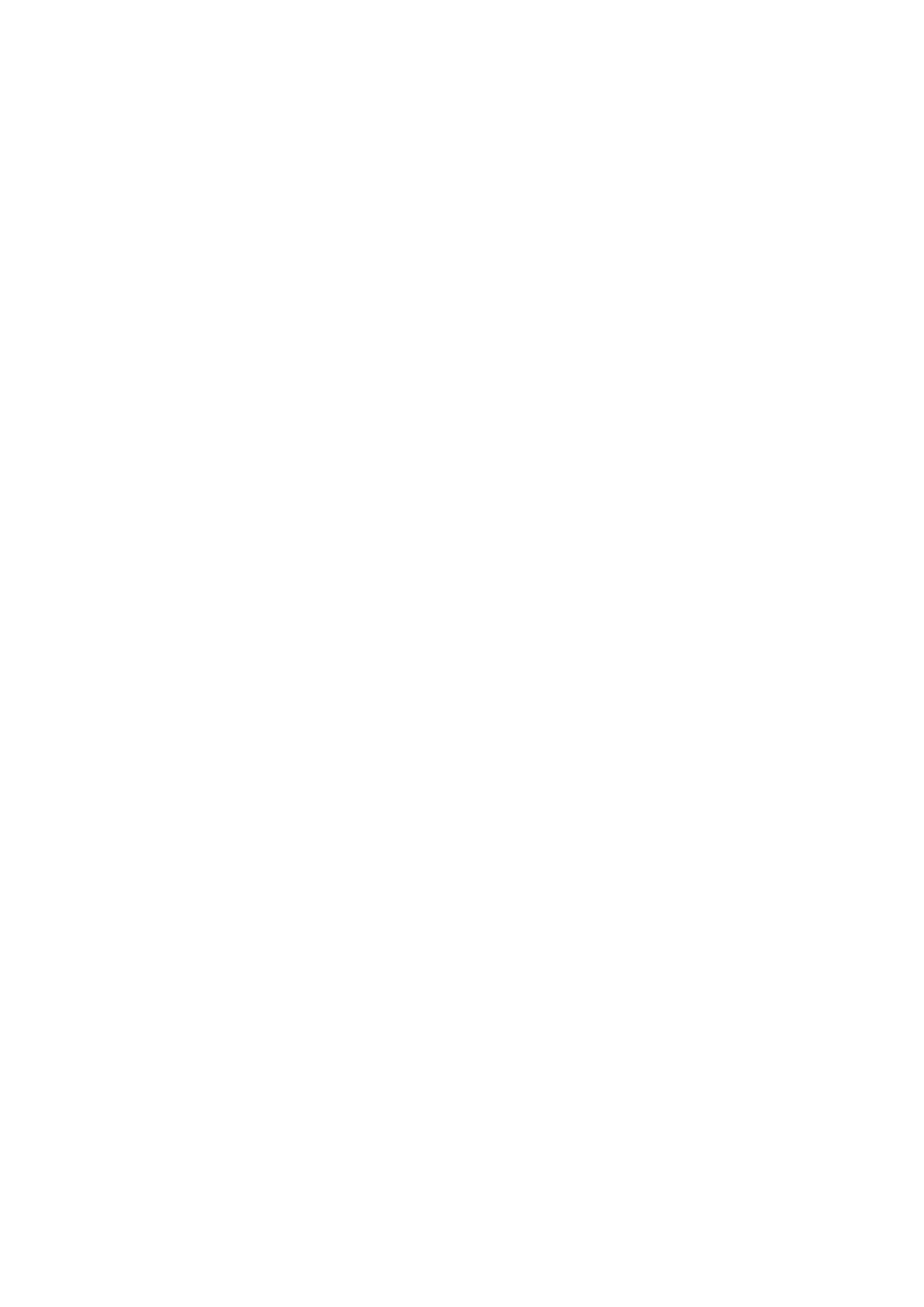

Centraal Planbureau

# CPB Notitie

**TO:** Ministry of Economic Affairs, Ministry of Social Affairs and Employment, Ministry of Finance

**CPB Netherlands Bureau for Economic Policy Analysis** Bezuidenhoutseweg 30 2594 AV The Hague P/O Box 80510 2508 GM The Hague

T 088 9846000 I www.cpb.nl

**Contacts** Ona Ciocyte, Kan Ji and Hugo Rojas-Romagosa

#### **Date:**

**Title:** Assets and liabilities of Dutch non-financial firms

## **1 Introduction**

The main purpose of this document is to analyse financial fragilities in Dutch nonfinancial firms, and in particular, to address policy concerns from different ministries (i.e. Economic affairs, Social affairs and employment, Finance). After consultations with these ministries, two main research questions were determined:

- 1. Are there financial fragilities in Dutch non-financial firms?
- 2. If so, in which particular type of firms?

The first question is complemented by the request for a broad overview on the balance sheet position of Dutch NFCs. The main concern is that the debt-to-GDP levels of non-financial firms are relatively high in the Netherlands and have been rising in the last years: from 106% in 2008 to 117% in 2015.[1](#page-2-0)

The second question relates to the need to look beyond averages and account for the heterogeneity of Dutch firms –with respect to size, economic activity and performance– and their particular financial situation. For instance, there are specific concerns regarding the financial situation of small Dutch firms: they face low credit supply growth [\(CPB,](#page-23-0) [2016\)](#page-23-0) and a high percentage of loan rejections [\(Bezemer and](#page-23-1) [Muysken,](#page-23-1) [2015;](#page-23-1) [ECB,](#page-23-2) [2016\),](#page-23-2) and significant higher interest rates for successful loan applications [\(Gelauff et al.,](#page-23-3) [2014\).](#page-23-3) Moreover, the fragile position for the smallest of SMEs (micro-firms) has been already confirmed by previous CPB studies [\(CPB,](#page-23-4) [2014;](#page-23-4) [Van Veldhuizen and Van Beers,](#page-24-0) [2014\).](#page-24-0)

On the other hand, the Netherlands has a sizeable current account surplus that is driven by the increase of net foreign assets by non-financial firms (cf. [Jansen and](#page-24-1) [Rojas-Romagosa,](#page-24-1) [2015;](#page-24-1) [Rojas-Romagosa and Van der Horst,](#page-24-2) [2015\).](#page-24-2) This points to a

<span id="page-2-0"></span><sup>&</sup>lt;sup>1</sup> Source: StatLine database, CBS Statistics Netherlands.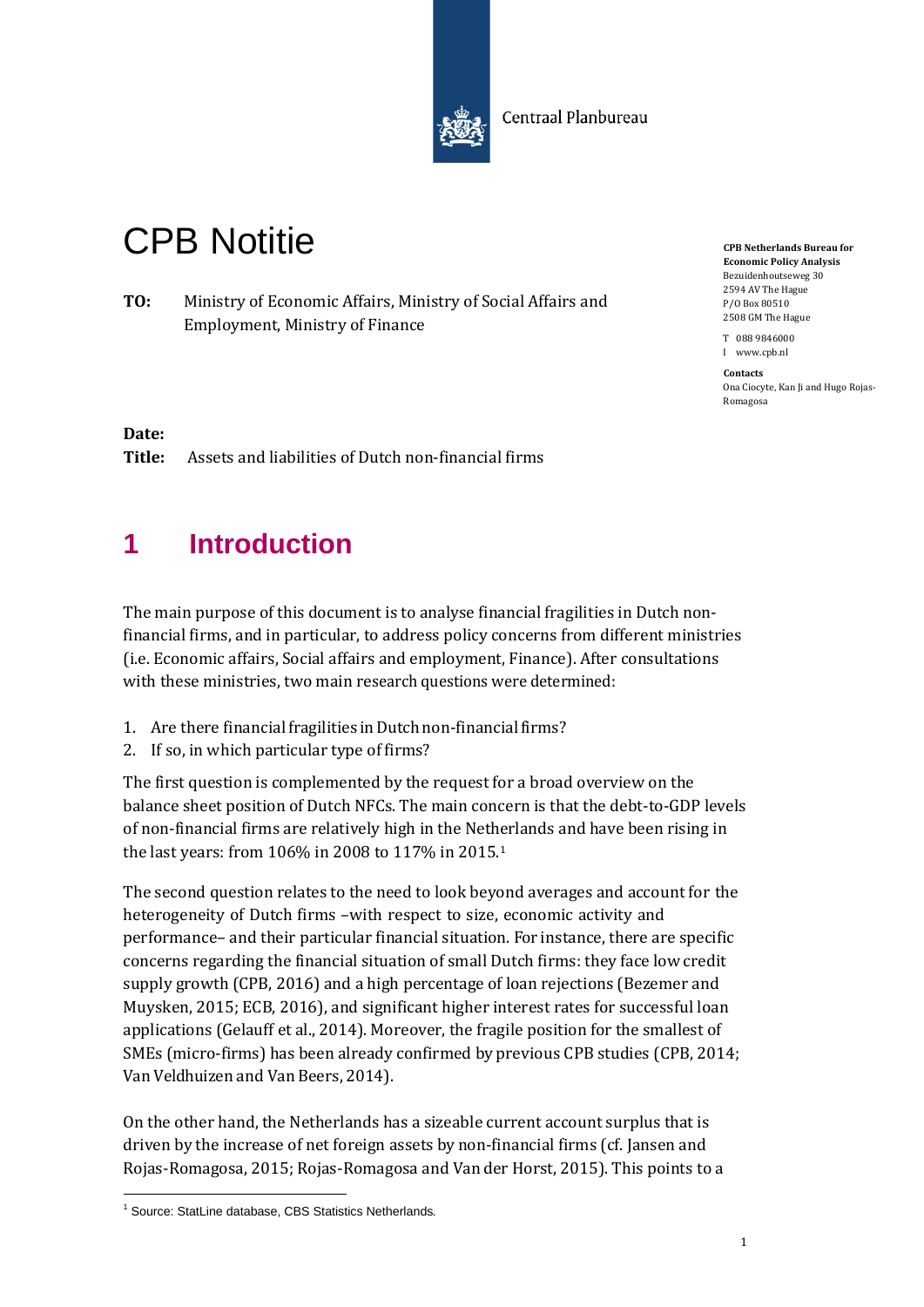strong financial position by Dutch firms that seems to contradict the increase in debtto-GDP levels and the financial concerns regarding small firms.

Therefore, to assess the financial situation of Dutch firms and analyse these contradictory results requires an integrated approach where we analyse both firms' assets and liabilities, and firm heterogeneity. In particular, we combine the equity, assets and liabilities of firms, and look at different dimensions of the firms: size (small, medium, large), performance by quartile, and sectoral data. We use a set of financial indicators and the Dutch averages (by dimension) to compare its performance with respect to other EU-countries as a benchmark. Moreover, we look at average performance but also at firm heterogeneity and we try to identify which firm-types are vulnerable (by size, sector and performance level).

This analysis builds on previous CPB wor[k \(Jansen and Ligthart,](#page-24-3) [2014;](#page-24-3) [CPB,](#page-23-4) [2014\),](#page-23-4) and we employ two firm-level databases (BACH and Amadeus) to analyse the financial position of Dutch firms using a combination of different financial indicators. We construct and analyse four different financial indicators (debt ratios, solvency, liquidity and profitability) using the BACH and Amadeus firm-level databases. The BACH database compiles and harmonises firm-level databases for different EU countries and allows for international comparisons of different financial indicators by economic sectors and firm-size. However, the BACH database only provides aggregated indicators (mean and quartile data) and it is not possible to access the underlying firm-level data. Therefore, we complement the analysis by using the Amadeus database, for which we can work directly with the firm-level data.[2](#page-3-0)

## **2 Background and review of previous studies**

In this section we present the economic background regarding the financial performance of Dutch firms, its relation with the large Dutch current account surplus and the indicators that point to financial concerns regarding small Dutch firms. Here we also include the results of previous studies and how they relate to our research questions.

The debt-to-GDP ratio for Dutch non-financial firms (see figure 2.1) has been steadily increasing after the 2008 Financial Crisis and reached a relatively high level of 117% in 2015.

<span id="page-3-0"></span> $2$  On the other hand, the Amadeus database is not harmonised between countries and therefore, requires a series of cleaning procedures to standardise the construction of the indicators to keep the country-specific results comparable. See the Appendix for details.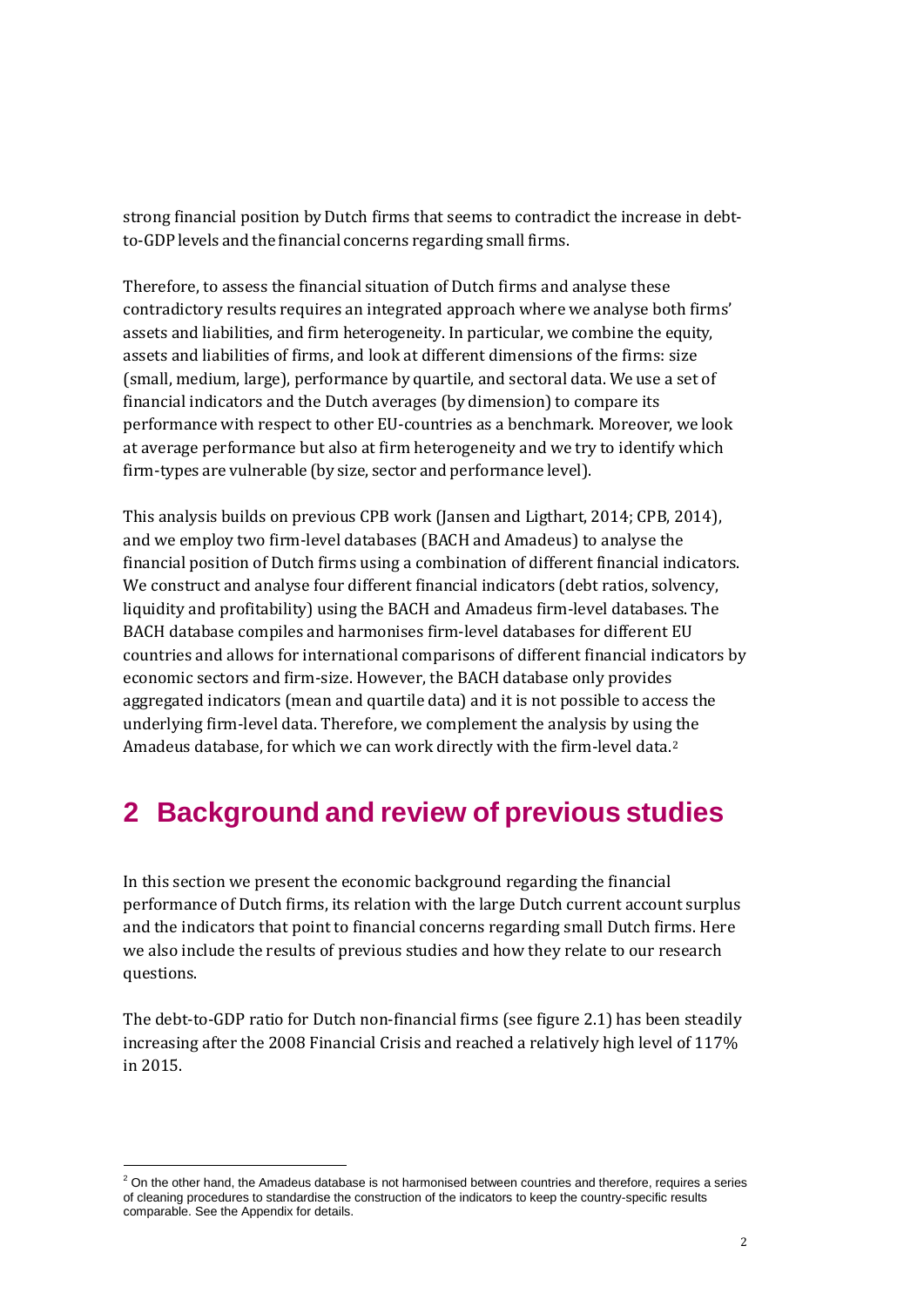

**Figure 2.1 Netherlands: non-financial firms debt to GDP ratios, in percentages**

However, this indicator is not very informative to assess the financial position of firms. In particular, GDP is a flow variable of the value-added generated by the economy each year, and as such, it consists mainly of wages received by workers (around 50% of total GDP in the Netherlands), profits (i.e. gross operating surplus of around 40%), plus indirect taxes minus subsidies (10%). Thus, only a fraction of each year's GDP is directly related to firm's profits. Therefore, using GDP changes as a firmlevel benchmark is a very indirect indicator of the financial situ[at](#page-4-0)ion of non-financial firms, since it only has an indirect effect on firm's balance sheets. <sup>3</sup>

For instance, when we employ Eurostat data to estimate debt ratios for Dutch nonfinancial firms –defined as debt to financial assets ratios– we observe that although the debt ratios were extremely high in the [m](#page-4-1)id-1990, they have been steadily decreasing in [t](#page-4-2)he last years(see figure [2.2\).](#page-5-0) <sup>4</sup> In addition, when compared with other EU countries, <sup>5</sup> they are at similar levels by 2010 and around five percentage points less in 2015. This data, although not exactly comparable to our debt ratios estimated below (see section [4.7\),](#page-21-0) point to the same conclusions: in the last years Dutch debt levels have been decreasing and are below the EU5 average values.

<span id="page-4-0"></span> $3$  On the other hand, the share of total private debt  $-$ including household and non-financial firms– with respect to GDP is a more informative indicator, since around 90% of GDP is income received jointly by households and firms.

<span id="page-4-1"></span>On the other hand, this combination of increasing debt-to-GDP and decreasing debt-to-asset ratios, points to an increase in the assets-to-GDP ratio. This increase in the balance sheet size or "financialisation" is considered by some authors to entail financial risks of their own (see for example, Bezemer and Muysken, 2015).<br>5 The EU5 group comprises Austria, Belgium, Germany, France and Spain. As explained below, we chose this

<span id="page-4-2"></span>group as a comparison benchmark for the Netherlands due to data availability and country characteristics.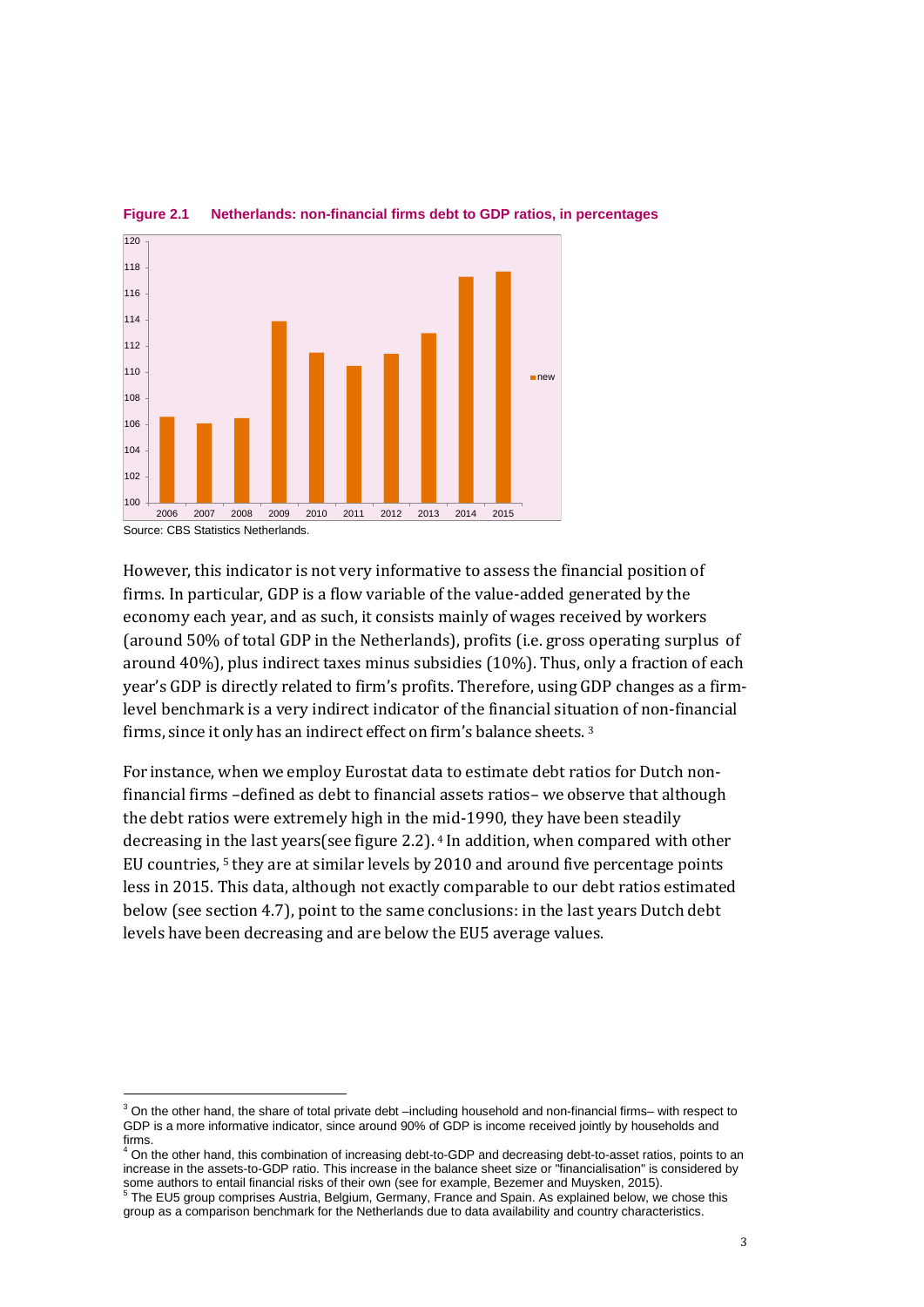

#### <span id="page-5-0"></span>**Figure 2.2 Netherlands and EU5, non-financial firms, debt to financial assets ratios, in percentages**

Notes: Debt is defined here as debt securities plus loans. Source: Eurostat.

This is also in line with the results in [Jansen and Ligthart](#page-24-3) [\(2014\).](#page-24-3) They found that the financial position of Dutch NFCs has improved in the period between 1995 and 2012.[6](#page-5-1) There has been a reduction in the debt-to-GDP ratio (from around 140% in 2000 to around 115% in 2012) coupled with a relatively low debt-equity ratio (85%), compared with a 95% ratio for the core-EU countries. These figures put Dutch firms in a relatively better financial position than the core-Eurozone and other EU countries. Moreover, this financial situation reflects steady profits with increased retained earnings [th](#page-5-2)at have financed increased foreign investments and larger liquidity holdings.<sup>7</sup>

As explained above, another interesting fact is that the large and persistent Dutch current account (CA) surplus is driven mainly by the net international savings (i.e. net foreign lending) by Dutch non-financial firms [\(Jansen and Rojas-Romagosa,](#page-24-1) [2015;](#page-24-1) [Rojas-Romagosa and Van der Horst,](#page-24-2) [2015\).](#page-24-2) The current account reflects flows (changes in net foreign assets) but given that the Dutch CA surplus has been consistently high for many years, these asset flow changes will also affect the stocks. Figure [2.3](#page-6-0) shows that the net-asset position (i.e. financial assets minus financial liabilities or net financial assets) of Dutch non-financial firms has improved significantly in the last two decades, with an increase of around 500 billion euro. This corresponds to a change in the ratio of net financial assets to GDP from around - 250% in 1999 to - 75% in 2015. While the level of financial liabilities has been kept at a high level, financial assets have been steadily increasing (see right-hand side graph

<span id="page-5-1"></span> $6$  They used CBS national account data of the balance sheet of (aggregated) non-financial corporations (NFCs) from 1990 to 2012. They complemented this data with aggregate SFGO/SFKO data to decompose NFCs into firm-size categories: large MNEs, large non-internationals and SMEs. Furthermore, they used Eurostat national accounts balance sheet data to construct a 'core-EU' group: Belgium, Germany, France and Italy, which is used as a reference to compare Dutch NFCs internationally.

<span id="page-5-2"></span>This is also reflected in a higher current account surplus, which we discuss below.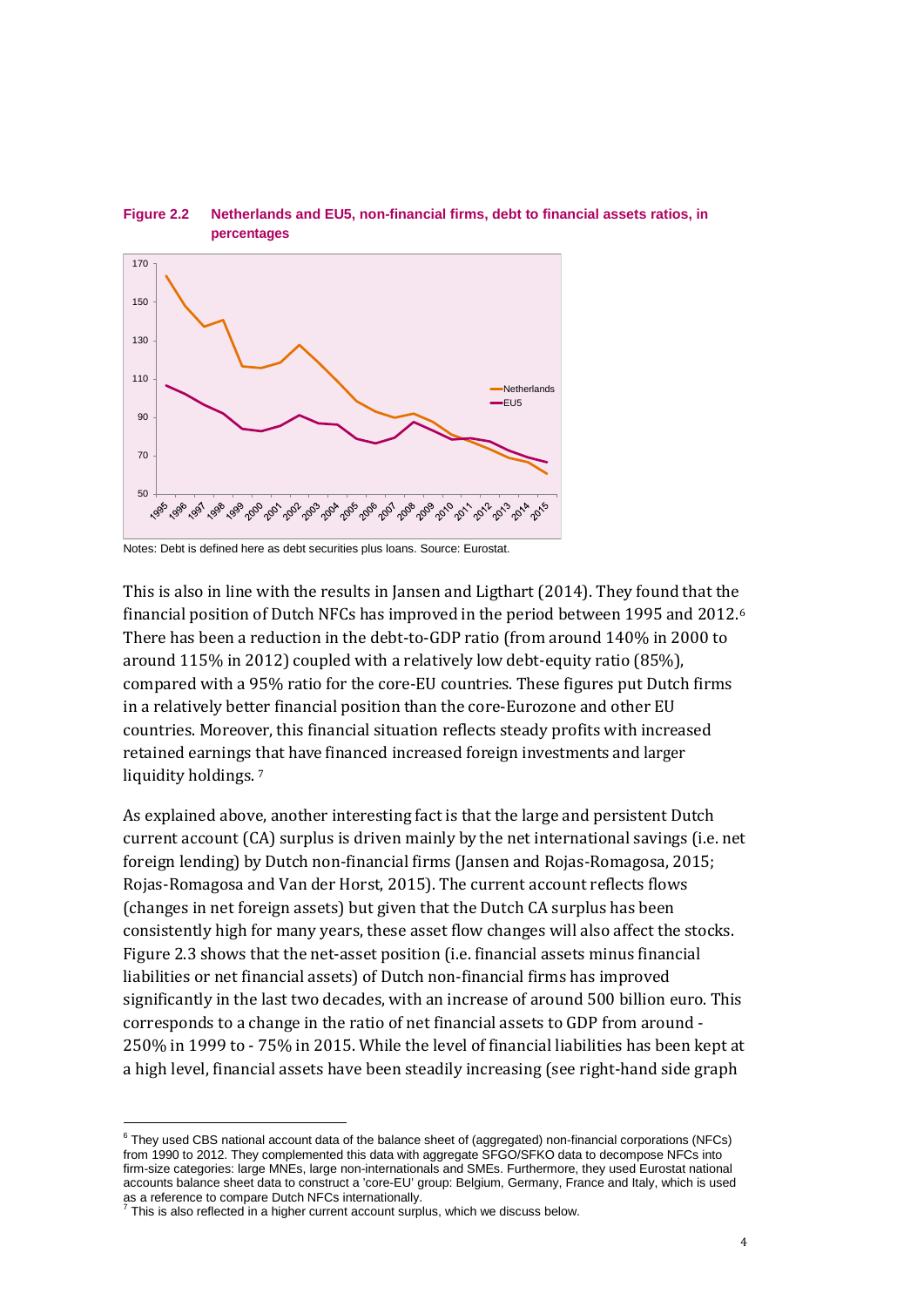in figure [2.3\).](#page-6-0) In contrast, the net financial assets of the EU5 has been decreasing –but on relative terms (i.e. with respect to GDP) it is very close to zero.

<span id="page-6-0"></span>



Notes: EU5 is the simple average of Austria, Belgium, France, Germany and Spain. Source: Eurostat.

This steady rise in financial assets is very significant and it is possibly related to the current account surplus. This is also reflected in the strong correlation between the net-lending of non-financial firms and the CA surplus. The data available, however, makes it difficult to establish a direct one-to-one relationship. For instance, the current account is driven by changes in foreign assets (financial and non-financial), but Figure 3 only relates to changes in total financial assets (which include domestic assets), but does not include non-financial assets. Moreover, the contribution of nonfinancial firms to the Dutch CA surplus is driven mainly by multinational enterprises [\(Jansen and Ligthart,](#page-24-3) [2014\),](#page-24-3) which represent a very small share of total Dutch firms (see Tabl[e 2](#page-9-0) below). Therefore, the changes in total financial assets mightbe overlookingsignificantfirm-typeheterogeneity.

The Netherlands is characterised by a relatively large share of MNEs –including both Dutch firms and foreign corporations headquartered in the Netherlands– with respect to other comparable countries[. Jansen and Ligthart](#page-24-3) [\(2014\)](#page-24-3) found striking differences between balance sheet indicators by firm size. Debt ratios are significantly higher for MNEs and other large firms (between 300 to 400% as percentage of gross value added), than for small firms (around 100%), which is determined by external financing possibilities. These debt ratios have remained relatively stable, with only MNEs ratios increasing significantly. Solvency ratios (defined as own equity to total assets) are also higher for small firms, but have been steadily decreasing, while solvency ratios for MNEs are 20 p.p. higher than for other large firms and have been increasing. The share of liquid assets to value added has been steadily increasing over the period, albeit some variability, in the whole period for all firms. [Jansen and](#page-24-3) [Ligthart](#page-24-3) [\(2014\)](#page-24-3) conclude that the international financial position of Dutch firms is heavily influenced by MNEs and their particular activities related to FDI, subsidiary profits, and retained earnings.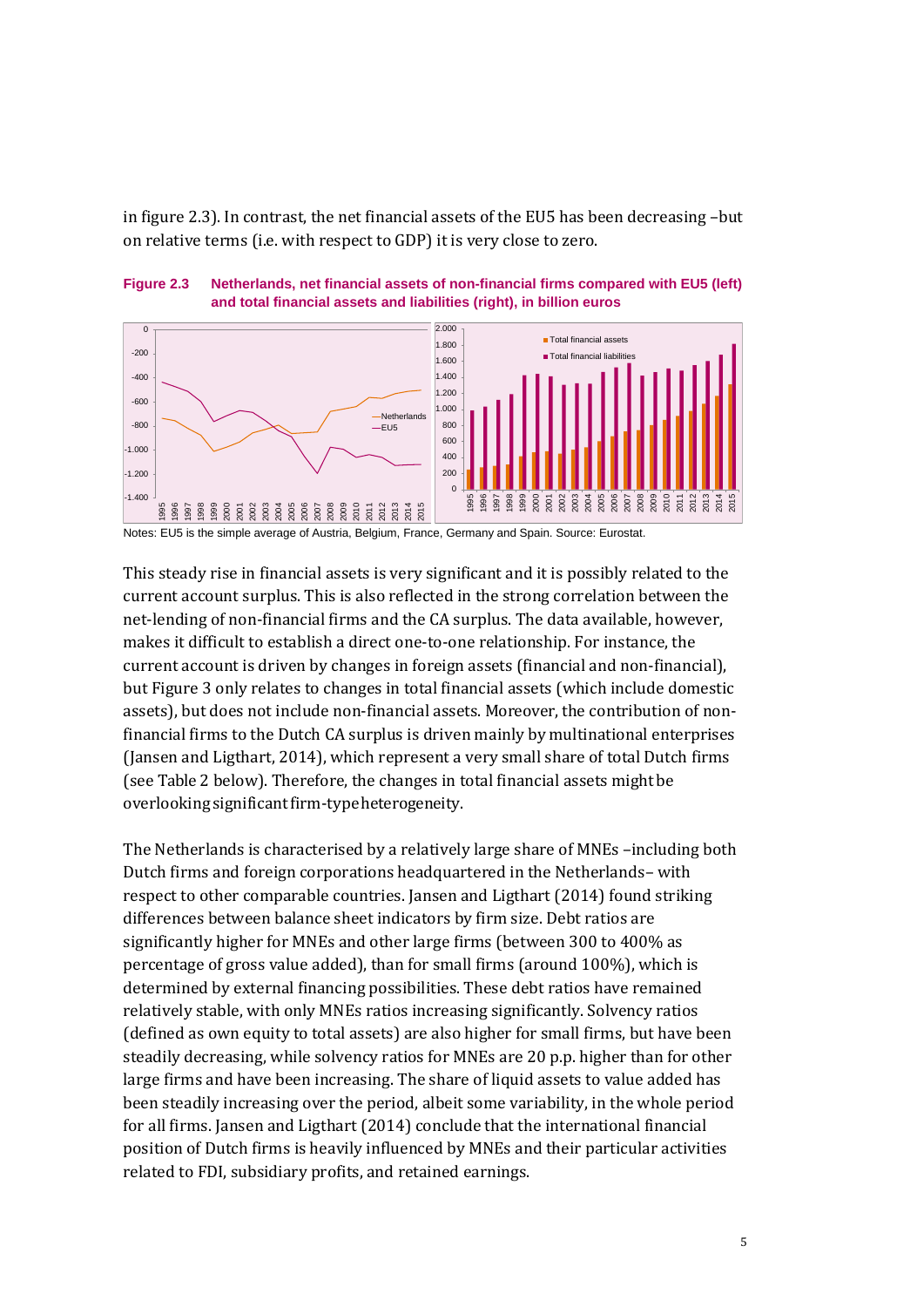On the other hand, the financial position of small firms seems to be less solid. The study b[y CPB](#page-23-4) [\(2014\)](#page-23-4) had a deeper look into the financial position of SMEs using detailed micro-data from CBS (NFO and ABR). SMEs are further divided into micro, small and medium firms. They construct a series of financial indicators: Solvency, returns on assets, revenue growth, and the current ratio (as a measure of liquidity). In general, solvency ratios are lower than in the macro data (around 40%), but have been instead rising between 2000 and 2012, while the financial position of microfirms is more fragile than for other SMEs.

There are other problematic financial aspects for SMEs. In particular, loan application rejection rates by Dutch SMEs are double as high (30%) as those in other Eurozone countries [\(Bezemer and Muysken,](#page-23-1) [2015\),](#page-23-1) while SMEs that successfully obtain a loan pay significantly higher interest rates (Gelauff et al., 2014). In addition, very small (micro) firms have suffered the most after the crisis, with low solvency and return to capital ratios, when compared with other SMEs ([Van Veldhuizen and](#page-24-0) [Van Beers,](#page-24-0) [2014\).](#page-24-0)

To sum up the literature, the average Dutch firm has relatively healthy finances, also when compared with other Eurozone firms. But firm heterogeneity is important: SMEs have a less solid financial position than large firms and MNEs.

## **3 Overview of the firm-level databases**

In this section we describe the two databases that we use for our financial analysis: BACH and Amadeus.

### **3.1 BACH database**

Adding to the previous research on the financial stability of the Dutch non-financial sector, we look deeper into the financial situation of the Dutch firms by analysing the distribution of the financial indicators. The BACH database provides data on the quartiles of the distribution of the various financial ratios and the financial situation of the firms by sector. In order to analyse the financial situation of Dutch firms with respect to other similar countries, we compare the Dutch firms' financial data with the financial data of firms in five EU and Eurozone countries: Austria, Belgium, France, Germany and Spain. $8$  To obtain a broad view on the financial situation of firms, moreover, we analyse four financial indicators: debt ratios, solvency, liquidity and profitability (see Section [4.1](#page-10-0) fordetails).

<span id="page-7-0"></span> $8$  These countries were selected because of data availability and comparability with the Netherlands. In particular, within the European Union, they represent countries with a similar financial development and country characteristics to the Netherlands.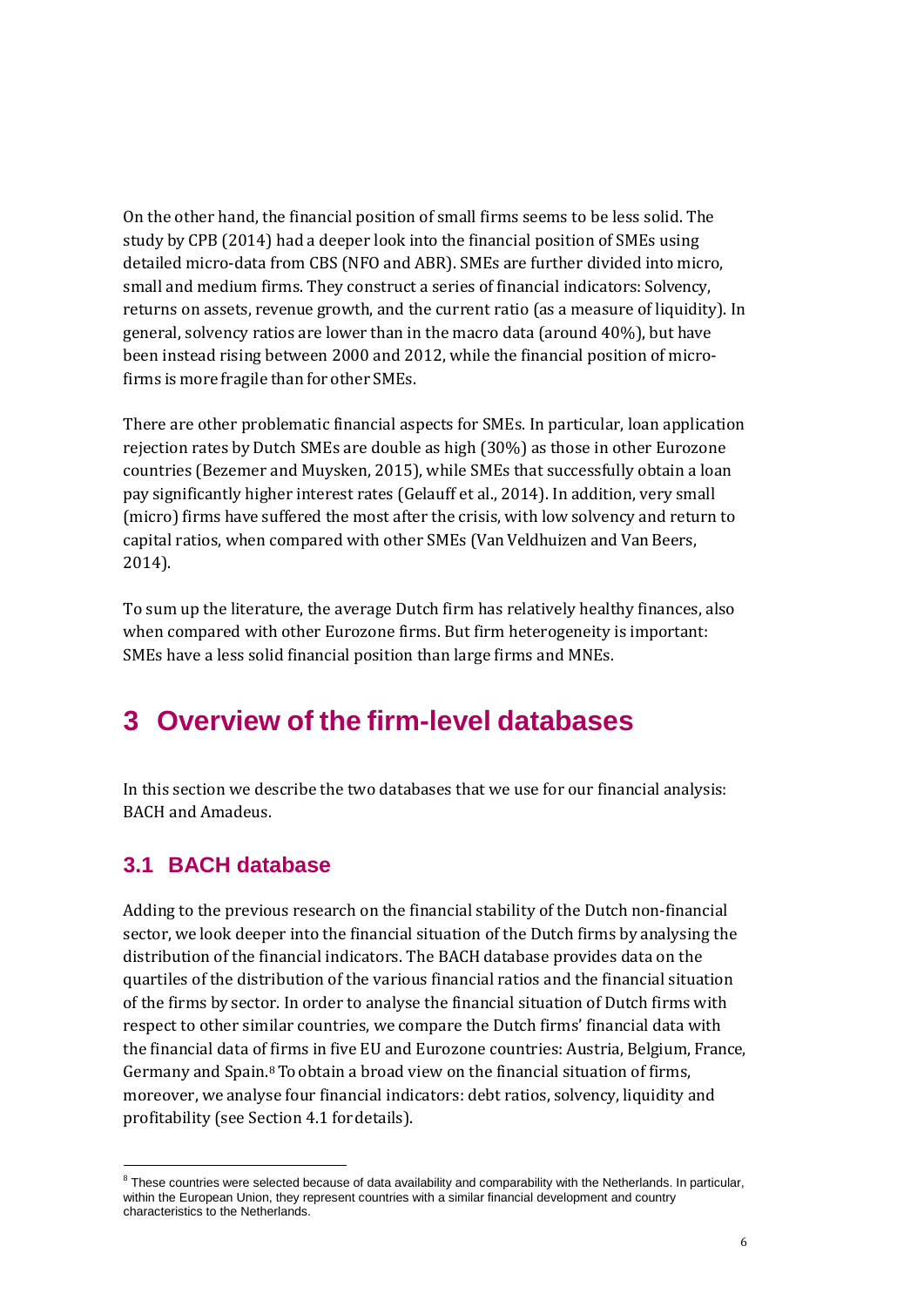We use aggregated data from BACH database that contains the balance sheets, income statement, some financial, technical and profitability indicators. The BACH databas[e](#page-8-1) has some differences from the non-financial sector firms data provided by the CBS.<sup>9</sup> Firstly, BACH is based on the unconsolidated data while CBS uses consolidated data.[10](#page-8-2) Also, the number of Dutch firms included in the BACH database is a bit smaller than the number of Dutch firms in the CBS database (table [3.1\).](#page-8-0) The data in BACH –as well as the CBS data– is also disaggregated by the size of the firm and by economic activity (see Sectio[n 3.3b](#page-9-1)elow).

The historical data is limited and the data for the Netherlands in BACH starts in 2008. Therefore we use 2008-2014 data for the analysis. Finally, the BACH database provides data not only on the weighted mean but also on the 1st, 2nd and 3rd quartiles (i.e. percentile 25, percentile 50 and percentile 75), so we can get some information about the distribution of the non-financial firms by the financial indicators.

### **3.2 Amadeus database**

Amadeus is a European subset of ORBIS database, which is compiled by Bureau van Dijk Electronic Publishing, BvD. Several unique features make Amadeus suitable for our research purposes. First, Amadeus provides comprehensive information on financials, stock prices, ownership, and subsidiaries for 19 million firms across 34 European countries. Second, it retained firm's information for a rolling period of 8 years (and for the Netherlands, the data can be traced back to 1993). Finally, the firmlevel data allows us to analyse firm-level heterogeneity and the distribution of financial indicators for different firm types.

We retrieve information from Amadeus so as to be comparable with BACH database in terms of sample period, sample group and financial indicators. As the data [for](#page-8-3) the Netherlands in BACH starts in 2008, we also use 2008-2014 data in Amadeus.11 Accordingly, we also compare Dutch firms with the same five European countries (Austria, Belgium, Germany, Spain, and France) as before.

| Database:   | 2008    | 2009    | 2010    | 2011    | 2012    | 2013    | 2014    |
|-------------|---------|---------|---------|---------|---------|---------|---------|
| <b>BACH</b> | 191.645 | 204.287 | 227.192 | 234.106 | 244.961 | 270.389 | 261.572 |
| <b>CBS</b>  |         |         |         | 270.241 | 279.293 | 289.665 | 300,089 |
| Amadeus     | 156.454 | 201.075 | 213.293 | 227.788 | 240.280 | 251.732 | 257.217 |

<span id="page-8-0"></span>

| Table 3.1 | <b>Total number of Dutch firms by database</b> |  |  |
|-----------|------------------------------------------------|--|--|
|           |                                                |  |  |

<span id="page-8-2"></span><span id="page-8-1"></span><sup>9</sup> http://opendata.cbs.nl/dataportaal/portal.html?\_la=nl \_catalog=CBS tableId=81837NED \_theme=56 <sup>10</sup> Consolidated data aggregates individual firms under a same firm conglomerate and/or group to create one balance sheet for the whole group. If different individual firms in the group have divergent balance sheet situations, the differences between the consolidated and unconsolidated data will be most pronounced.<br><sup>11</sup> See Appendix fact data will be most pronounced.

<span id="page-8-3"></span><sup>&</sup>lt;sup>1</sup> See Appendix for details on the downloading and cleaning procedures required.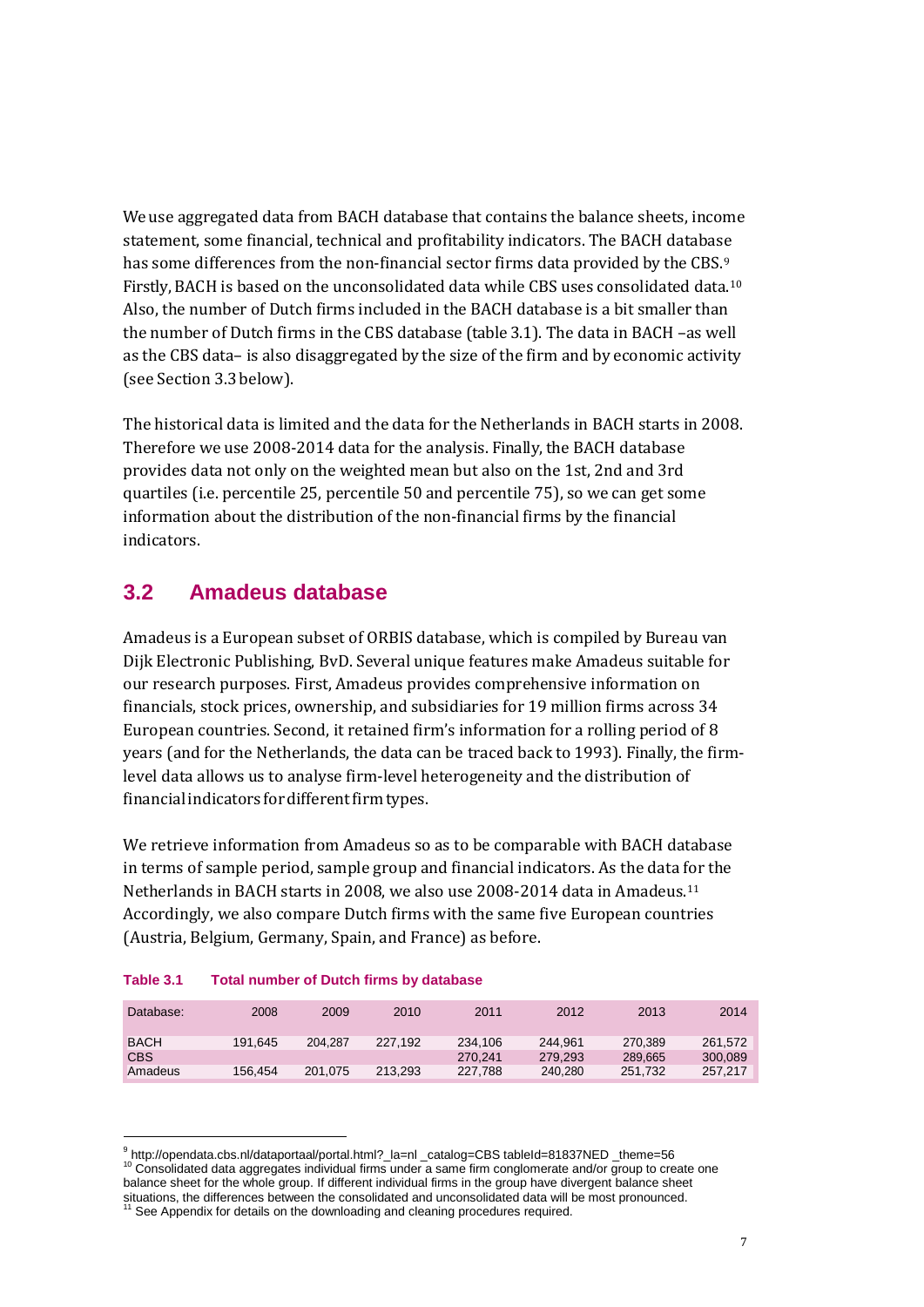An important limitation from both the BACH and Amadeus databases is t[ha](#page-9-2)t they are not representative of the full sample of Dutch (or other countries') firms.12 To analyse how this issue may affect our results, in section [4.7](#page-21-0) we compare our results to those constructed by Eurostat using a representative sample of firms.

### **3.3 Firm size classification**

<span id="page-9-1"></span>The firm size classification follows the European Commission guidelines (cf. [European Commission,](#page-23-5) [2015\).](#page-23-5) Table [3.2](#page-9-0) provides the classification thresholds.

|                                                                                                                                     | Number of<br>employees | <b>AND</b> | Annual turnover        | OR | Annual total assets    |
|-------------------------------------------------------------------------------------------------------------------------------------|------------------------|------------|------------------------|----|------------------------|
| Large                                                                                                                               | $\geq 250$             |            | > 50 million euro      |    | > 43 million euro      |
| Medium                                                                                                                              | < 250                  |            | $\leq 50$ million euro |    | $\leq$ 43 million euro |
| Small                                                                                                                               | < 50                   |            | $\leq$ 10 million euro |    | $\leq$ 10 million euro |
| Micro                                                                                                                               | <10                    |            | $\leq$ 2 million euro  |    | $\leq$ 2 million euro  |
|                                                                                                                                     |                        |            |                        |    |                        |
| Notes: Firm classification is based on the number of employees and one of the other criteria: either turnover or total assets (i.e. |                        |            |                        |    |                        |
| balance sheet total). European Commission (2015). The BACH database classifies firms using the annual turnover criteria, while      |                        |            |                        |    |                        |
| the Amadeus database (as well as CBS) use the annual balance sheet total (i.e. total assets).                                       |                        |            |                        |    |                        |

<span id="page-9-0"></span>**Table 3.2 European Commission firm-size classification thresholds**

In table 4.1 we provide the distribution of the Dutch firms in BACH database by firm size category. In the CBS non-financial sector firms database large firms are considered the firms with the total assets value higher than 40 million euro. Another disaggregation is possible by the activity using NACE classification.

## **4 Financial analysis of Dutch firms**

In this section we first define the financial indicators that we use, then we present the overall financial situation of all non-financial firms and then three different classifications: by firm size (e.g. small, medium and large), by indicator performance (using the quartile data by indicator) and by economic sector.

<span id="page-9-2"></span><sup>&</sup>lt;sup>12</sup> In other words, we do not have the sample expansion factors that can be used to extrapolate the data from individual firms to the national levels used in national accounts.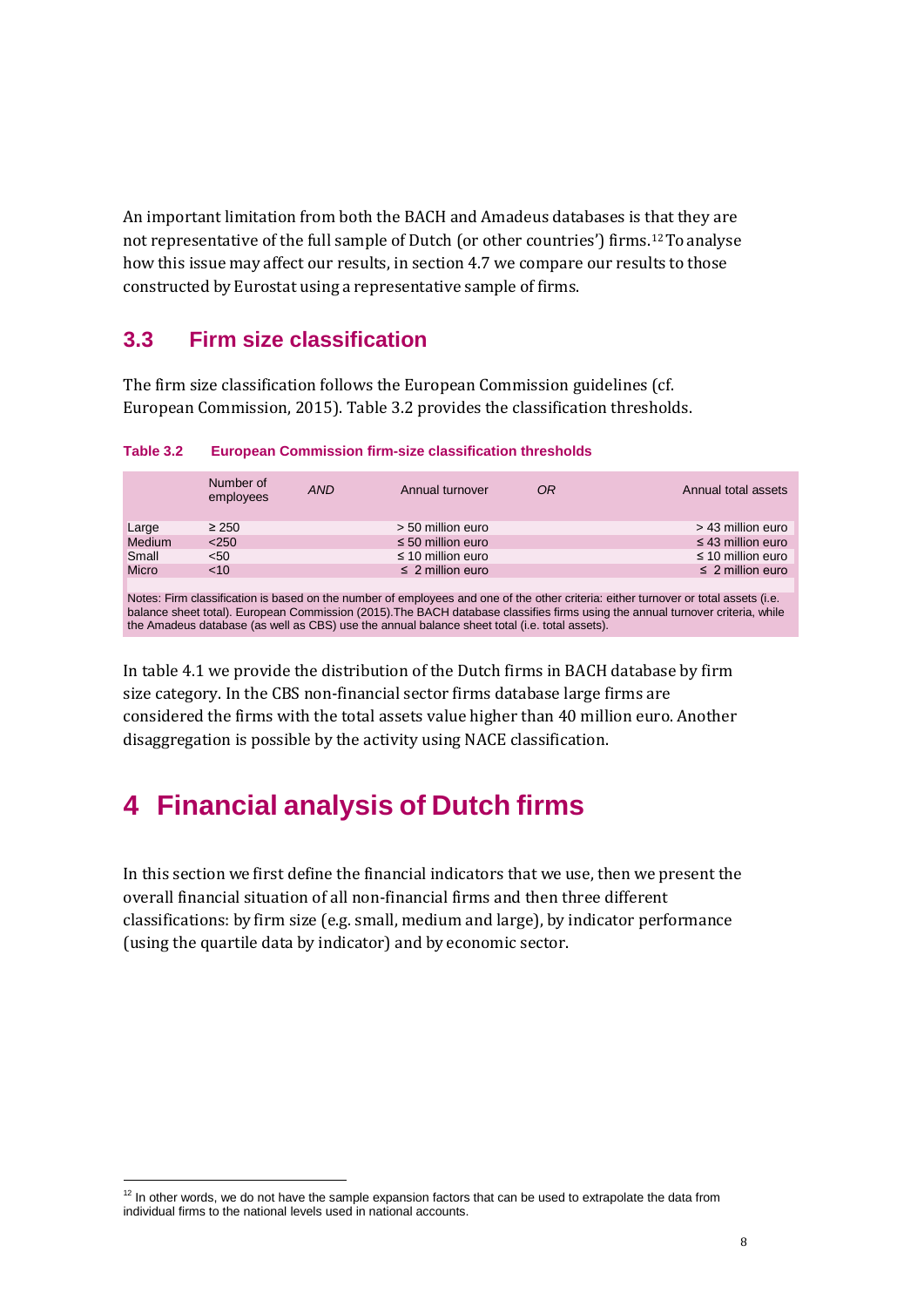### <span id="page-10-0"></span>**4.1 Financial indicator definitions**

To assess the financial situation of Dutch firms we employ four financial indicators, which can be all calculated using the BACH database:

- 1. Debt-to-assets ratio = (total debt / total assets)  $*100$
- 2. Solvency = (equity / total assets)  $*100$
- 3. Liquidity = (liquid assets / total assets)  $*100$
- 4. Profitability = (net profits / equity) $*100$

|                        | 2008    | 2009    | 2010    | 2011    | 2012    | 2013    | 2014    |
|------------------------|---------|---------|---------|---------|---------|---------|---------|
| <b>BACH:</b>           |         |         |         |         |         |         |         |
| <b>Small firms</b>     | 186,596 | 199,796 | 222,605 | 229,074 | 239,955 | 265,028 | 256,356 |
| Medium<br>firms        | 4,263   | 3,804   | 3,853   | 4,222   | 4,184   | 4,429   | 4,353   |
| Large firms            | 786     | 687     | 734     | 810     | 822     | 932     | 863     |
|                        |         |         |         |         |         |         |         |
| CBS:                   |         |         |         |         |         |         |         |
| <b>SME<sub>s</sub></b> |         |         |         | 268.351 | 277.402 | 287.797 | 298,087 |
| Large firms            |         |         |         | 1,890   | 1,891   | 1,868   | 2,002   |
|                        |         |         |         |         |         |         |         |
| Amadeus:               |         |         |         |         |         |         |         |
| <b>Small firms</b>     | 152,437 | 195.790 | 207.649 | 221.397 | 233.510 | 244.582 | 249,776 |
| Medium<br>firms        | 3,120   | 3,983   | 4,263   | 4,759   | 4,978   | 5.222   | 5,440   |
| Large firms            | 897     | 1,302   | 1,381   | 1,632   | 1,792   | 1,928   | 2,001   |

#### **Table 4.1 Number of the Dutch firms in each database by firm size**

The BACH database provides indicators for short-term debt and long-term debt.[13](#page-10-1)We sum both terms to estimate the debt-to-assets ratio.<sup>[14](#page-10-2)</sup> Note that this debt ratio will be close (but not equal) to one minus the solvency ratio. This is because there are nondebt items in firms' balance sheet liabilities (e.g. other accounts payable).

Liquid assets in BACH include the amount available in cash, demand deposits and other deposits in financial institutions plus financial assets held for trading and derivatives, that are very small. For the profitability indicator we use the net profit or loss for the period (after taxes) provided by BACH.

Using the Amadeus database we can calculate the first three financial indicators, but we cannot analyse the profitability indicators. This is because the Amadeus database has limited observations on the income statement and thus, few data on firms' returns.

<span id="page-10-1"></span><sup>&</sup>lt;sup>13</sup> Short term debt (up to one year) includes: bonds, and other debt securities issued, debt to financial institutions, other debt and accounts payable, and all trade payables and payments received on account of orders. Long-term debt (more than 1 year, non-current) includes: bonds, and other debt securities issued, debt to financial

<span id="page-10-2"></span>institutions, other debt and accounts payable.<br><sup>14</sup> This also means that we do not have quartile data for total debt ratios, but only for the short- and long-term debt ratios that are directly provided by the BACH database.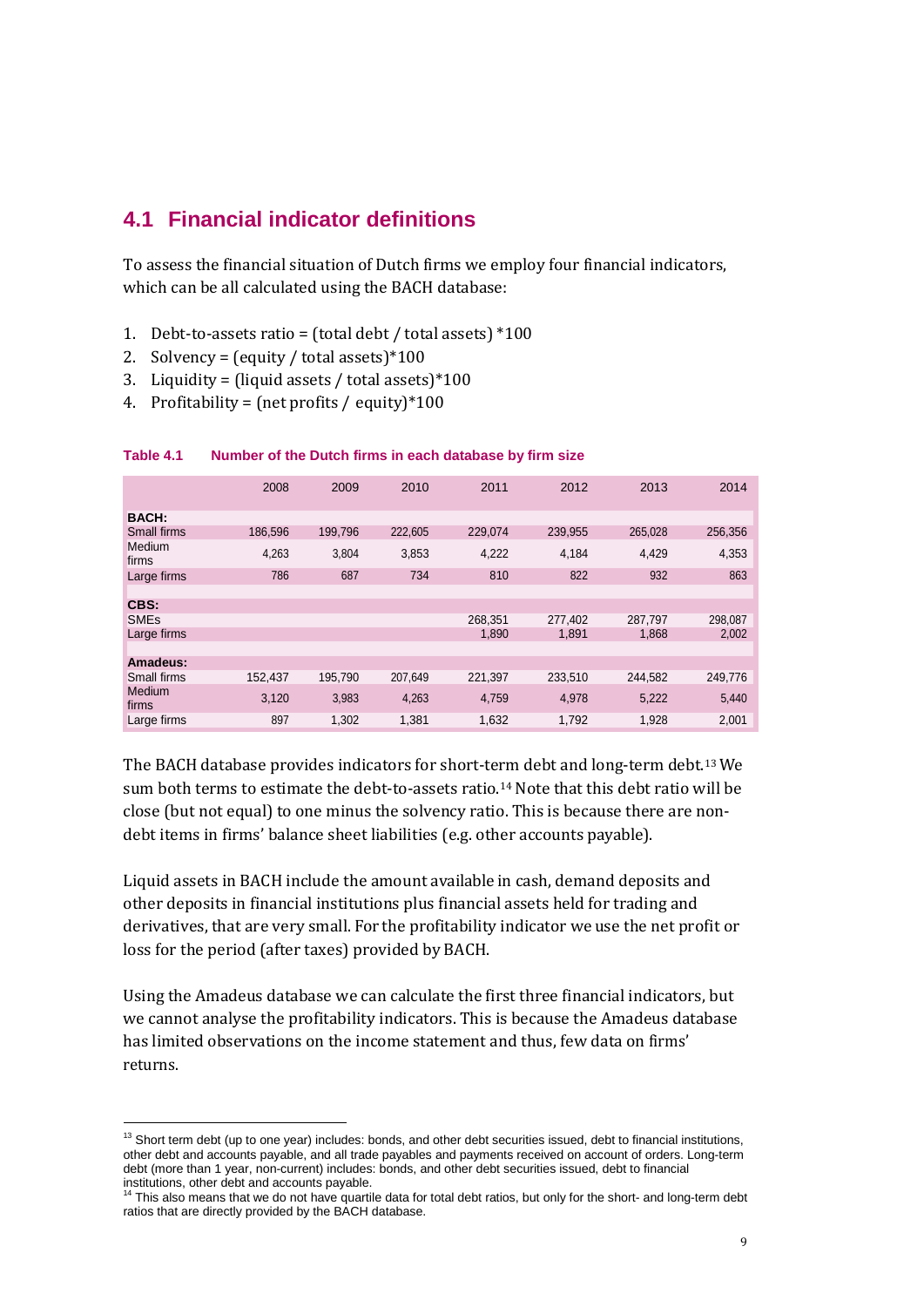The definitions of the indicators using the Amadeus database are:

- 1. Debt-to-assets ratio=[(current liabilities + non-current liabilities)/total assets]\*100
- 2. Solvency ratio=(Shareholders funds / Total assets) \* 100
- 3. Liquidity ratio=[(cash and cash equivalent)/ Total assets)]\*100

Note that the debt ratio from Amadeus is very close but not exactly the same as the debt ratio from the BACH database. The solvency ratio is directly available from Amadeus, and 'shareholders funds' corresponds to equity. The other two ratios we need to calculate on our own. According to the correspondence table in Amadeus, "cash and cash equivalent" refers to liquidity assets (in Dutch: Liquide middelen).

## **4.2 Overall results with full sample**

Figure [4.1](#page-11-0) shows our four indicators when all firms are considered. From this figure we can observe that the overall financial situation of Dutch firms is positive, and favourably compared with other EU countries. Debt ratios are decreasing, and below the EU5 average. Solvency indicators are increasing and significantly higher than the EU5 average. Liquidity has also been increasing and profitability is up in 2014 after several years decreasing [in](#page-11-1) the Netherlands, but with overall higher values than the EU5 in the whole period. <sup>15</sup> Finally, the only indicator that is below the EU5 average is the liquidity indicator calculated from the Amadeus database.



<span id="page-11-0"></span>**Figure 4.1 Netherlands and EU5, main indicators for all firms, in percentages**

<span id="page-11-1"></span> $15$  Because we use a definition of debt-to-assets ratio, that is not calculated by the BACH Database, then we only have information on the debt ratio mean, but not on the median (nor on the quartile data).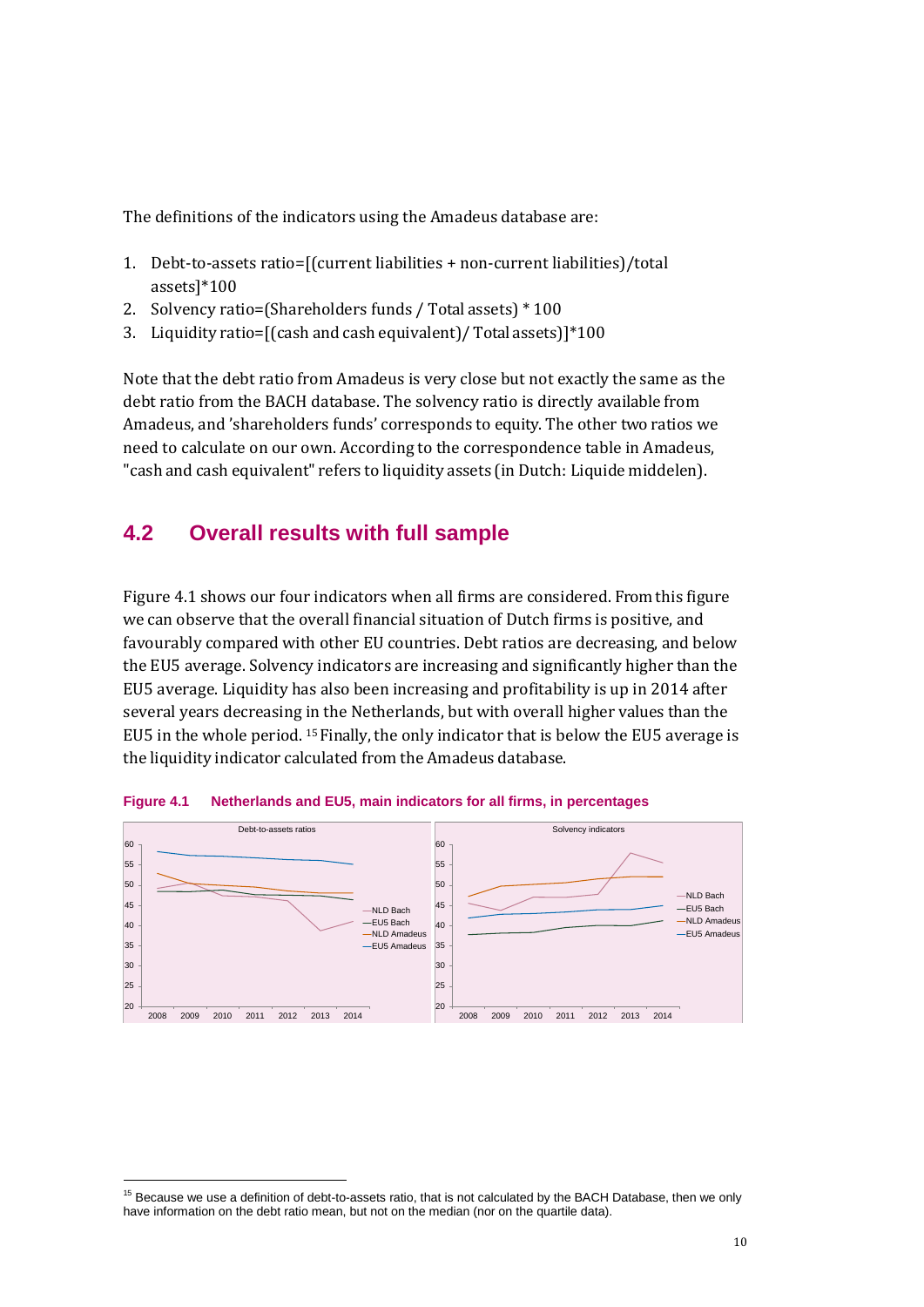

Notes: EU5 is the simple average for Austria, Belgium, France, Spain and Germany. Debt-ratios are given in weighted means, the other three indicators use median values. Source: Own estimations using the BACH and Amadeus databases.

Regarding the composition of the debt ratio, figure 4.2 presents the decomposition of the debt ratio between changes in assets and debt. [16](#page-12-0)We observe that in 2010-2014 both debt and assets were increasing, but assets were increasing faster causing a decrease in the debt-to-assets ratio. When looking at the Amadeus data the Netherlands has higher debt levels than with the BACH data although well below the EU5 average. The different indicator levels between databases can be explained by different definitions, data collection and firm samples. Even though these differences are common for different indicators and classifications, both data sets convey a very similar message.



**Figure 4.2 Netherlands: Debt to GDP ratios and changes in debt and assets, in percentages (different scales)**

Source: Own construction using BACH database.

<span id="page-12-0"></span> $16$  Some changes in the debt-to-assets are also due to a change in the sample of firms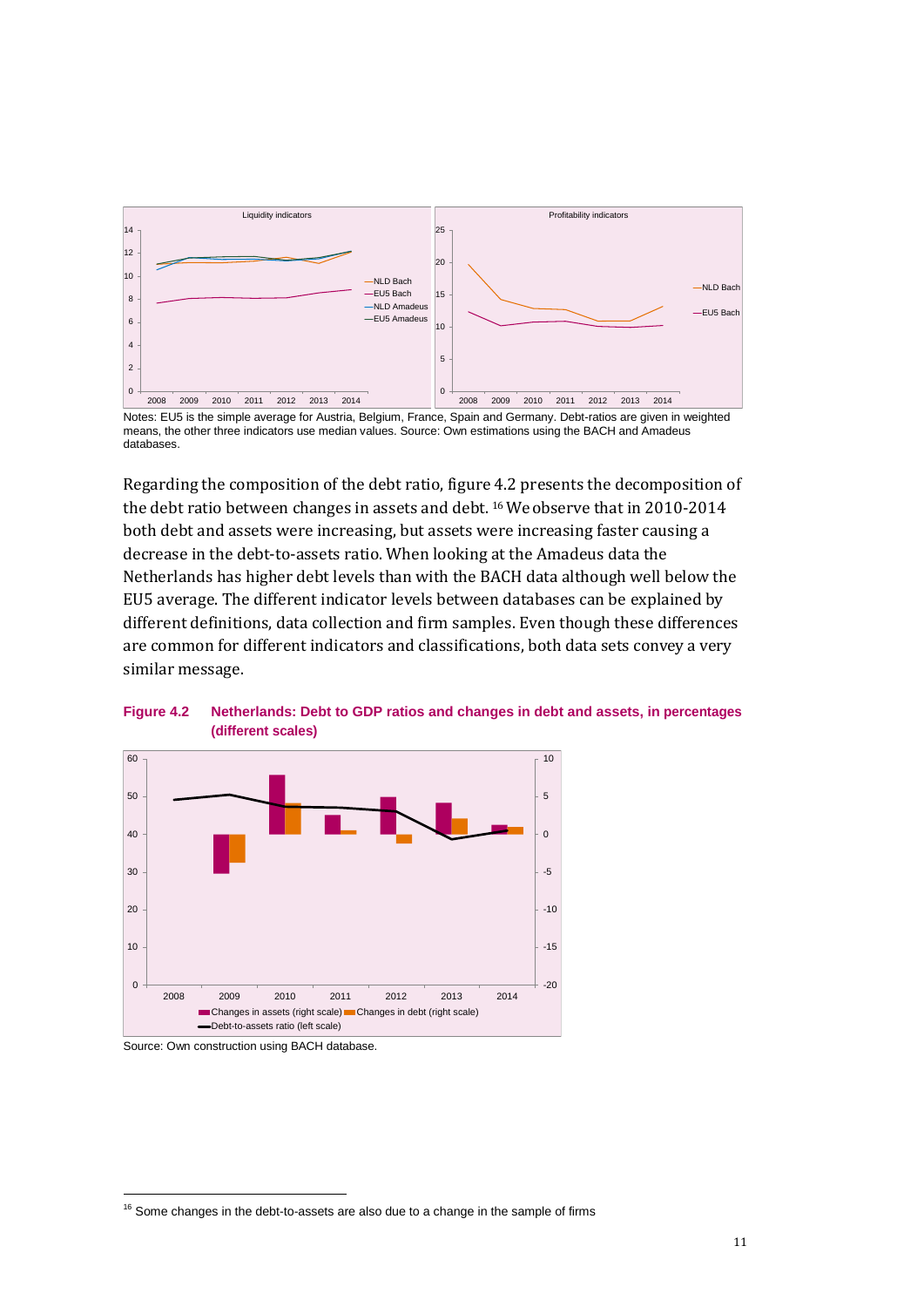From figure [4.](#page-11-0)2 we also see that the average solvency in the Netherlands is relatively high and increasing between 2008 and 2014.[17](#page-13-0) In general, banks consider that a solvency indicator above 40% is healthy (cf[. CPB,](#page-23-4) [2014\)](#page-23-4) and Dutch firms (on aggregate) are well above this benchmark. Another indicator that is important in assessing the financial situation of the Dutch firms is the liquidity indicator (liquid assets-to-total assets), from figure [4.](#page-11-0)2 we observe that the Dutch firms are relatively liquid, with liquidity ratios around five percentage points higher than for the EU5 average. In addition, the indicator levels are very similar for both databases. Note that even though the debt and solvency ratios are closely related indicators, in figur[e 4.2](#page-11-0) the debt ratio is given in weighted mean values and the solvency ratio as the median value.

Using the BACH database we see in figure [4.](#page-11-0)2 that the Dutch firms are significantly more liquid than the EU5 average (around five percentage points higher). High liquidity reduces the risk that the firm may have trouble in financing its activities. However, with Amadeus data liquidity in the EU5 is very similar to that in the Netherlands and even higher for some years. In both cases, the indicator has been improving slowly over the period.

To analyse profitability we use the return-to-equity indicator.<sup>[18](#page-13-1)</sup> The Dutch firms profitability has been declining since 2008 with a sharp recovery in high 2014. Even though this decline, profitability has been above the EU5 average.[19](#page-13-2)

### **4.3 Results by firm size**

When we look at our financial indicators by firm size, we first observe that there are significant differences for each type of firm. Debt ratios are significantly lower for small firms, and higher for larger firms, while in recent years the debt ratio of median firms has decreased from levels close to the large firms to the lower debtlevels ofthe small firms (see figure 4.3 upper left corner). When we look at the other indicators we observe similar disparities between different firm types. Note that we use median value fortheotherthreeindicators(solvency,liquidityandprofitability), sothesmall firms –being by far the largest number of firms in the sample (see table 4.1 have values very close to the median. The medium and large firms have significantly lower solvency and liquidity levels, but much higher profitability levels. This points to clear heterogeneity between firm types. Figure 4.3 presents the results only using BACH database, but very similar results are obtained using the Amadeus database.

<span id="page-13-0"></span> $17$  The study by Braaksma et al. (2014) finds lower solvency ratios – of around 10 points lower than our study. The differences in the results can be explained by the sample selection. Braaksma et al. (2014) only analyse firms with two or more employees, while we use the full firm sample. This allows us to analyse all firms and compare

<span id="page-13-1"></span>their financial situation with other European countries.<br><sup>18</sup> We also used the return-to-turnover indicator as another profitability indicator. However, the results with this indicator where very similar than the results we obtained with the return-to-equity indicator.<br><sup>19</sup> Recall that the Amadeus database has very limited data on firms' income statements, so we could not construct

<span id="page-13-2"></span>a profitability indicator using these data.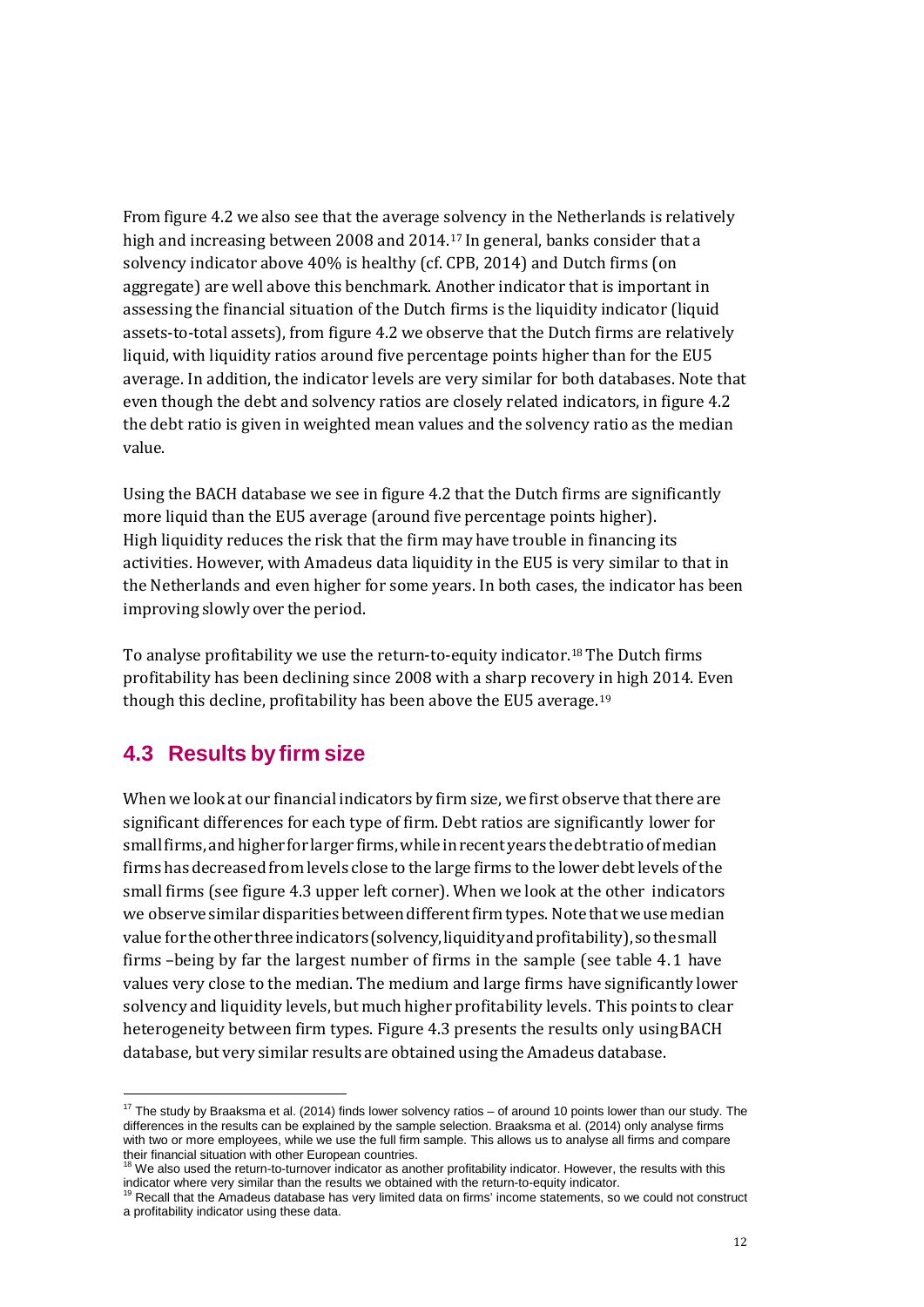Nevertheless, the positive financial outlook for Dutch firms also holds when we analyse the pattern of change of the indicators over time and we compare firm types with respect to other EU5 countries. In the following sections we analyse eachfirm type in turn.



**Figure 4.3 Netherlands, main indicators by firm size, in percentages**

#### **4.3.1 Small firms**

The financial indicators for small firms are presented in figure 4.4 Here we observe that –given the relatively high representation of small firms in the total sample– the median values for solvency, liquidity and profitability indicators are very close to the full sample values. However, the debt ratio –which uses the weighted mean of the sample, instead of the median, does show that small firms have a significantly lower debt level than the Dutch full sample (between 5 and 10 percentage points less) and an even lower debt ratios than the small firms in the EU5 (between 10 and 15 percentage points).

Notes: Debt ratios are in mean values, other three indicators are in median values. Source: Own estimations using the BACH database.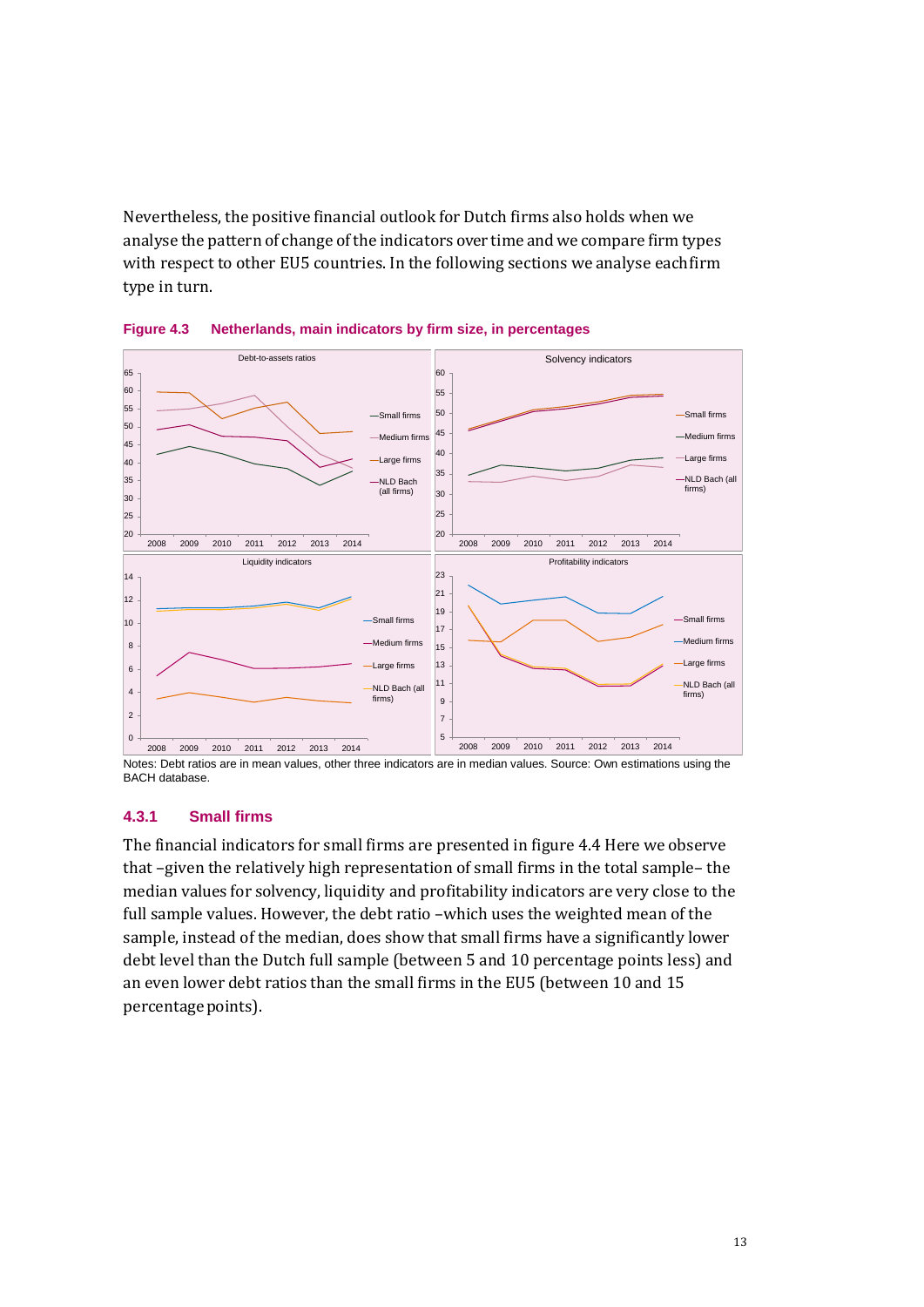

#### **Figure 4.4 Netherlands and EU5, main indicators for small firms, in percentages**

Notes: EU5 is the simple average for Austria, Belgium, France, Spain and Germany. Debt-ratios are given in weighted means, the other three indicators use median values. Source: Own estimations using the BACH and Amadeus databases.

Thus, compared to the other European countries Dutch firms have quite low debt level in general (see upper right corner in figure [4.1\).](#page-11-0) This is strongly driven by the relatively low debt ratios by the small firms (see upper right corner in figure 4.4 and also, by the sharp decrease in the debt ratios of medium sized firms (see figure [4.5\).](#page-16-0) From the BACH database, moreover, we know that most of the debt is short-term debt (more than half of the firms do not have long-termdebt).

Using the Amadeus data we observe that debt ratios are higher (again) than with the BACH data, but still decreasing and below the EU5 average. The same applies with the solvency ratios of both databases. Once again, only the liquidity indicator using the Amadeus database shows very similar values between the Netherlands and the EU5 average.

#### **4.3.2 Medium and large firms**

The financial indicators for medium-sized firms are presented in figures [4.5](#page-16-0) and 4.6 respectively. Large and medium firms have in general higher debt levels, and lower solvency and liquidity indicators than small firms. In general, the median values for these larger firms are much closer to the EU5 average. Only the profitability indicator is significantly higher for Dutch medium and large firms, and also much higher than for the small Dutchfirms.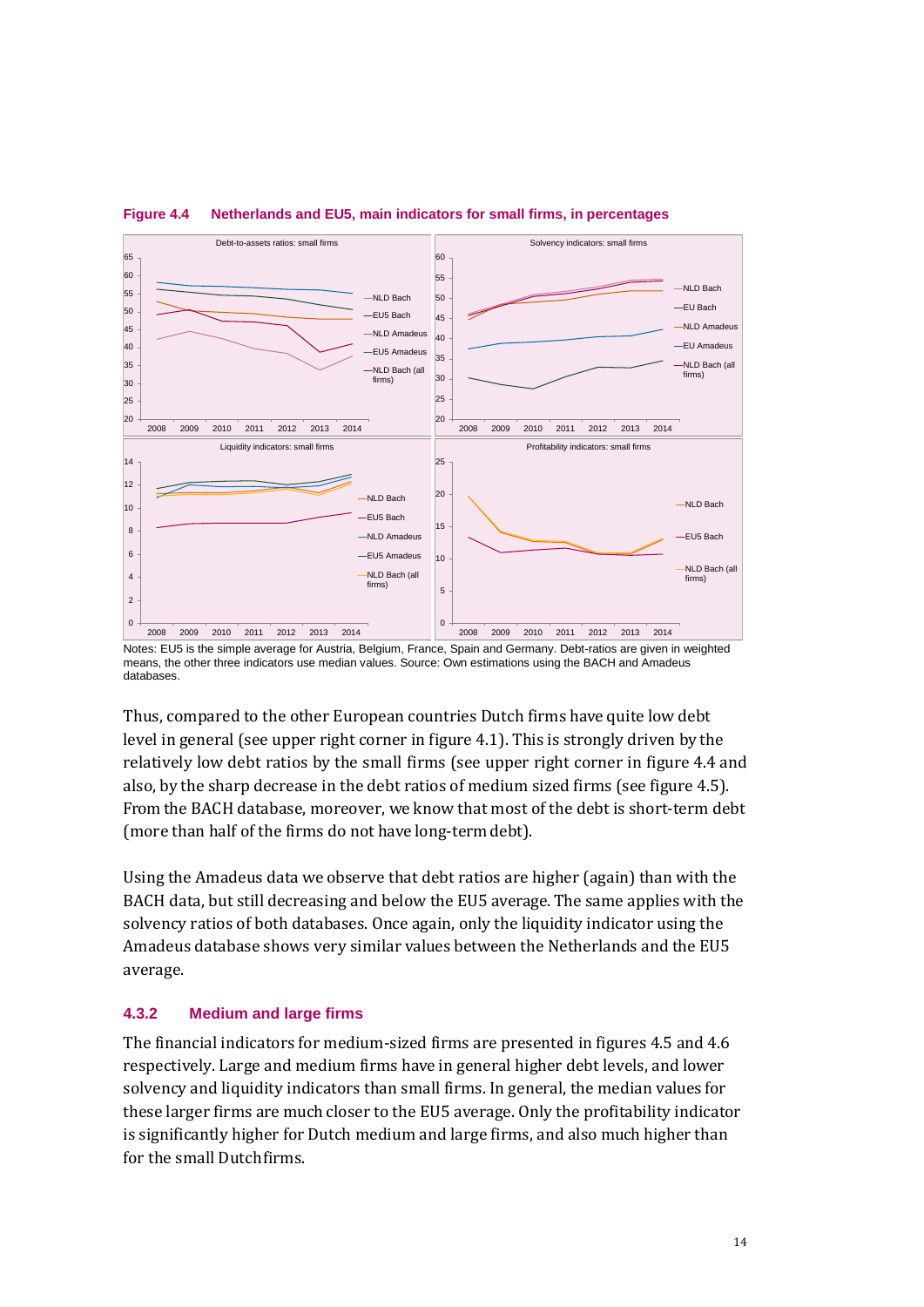

#### <span id="page-16-0"></span>**Figure 4.5 Netherlands and EU5, main indicators for medium firms, in percentages**

Notes: EU5 is the simple average for Austria, Belgium, France, Spain and Germany. Debt-ratios are given in weighted means, the other three indicators use median values. Source: Own estimations using the BACH and Amadeus databases.





Notes: EU5 is the simple average for Austria, Belgium, France, Spain and Germany. Debt-ratios are given in weighted means, the other three indicators use median values. Source: Own estimations using the BACH and Amadeus databases.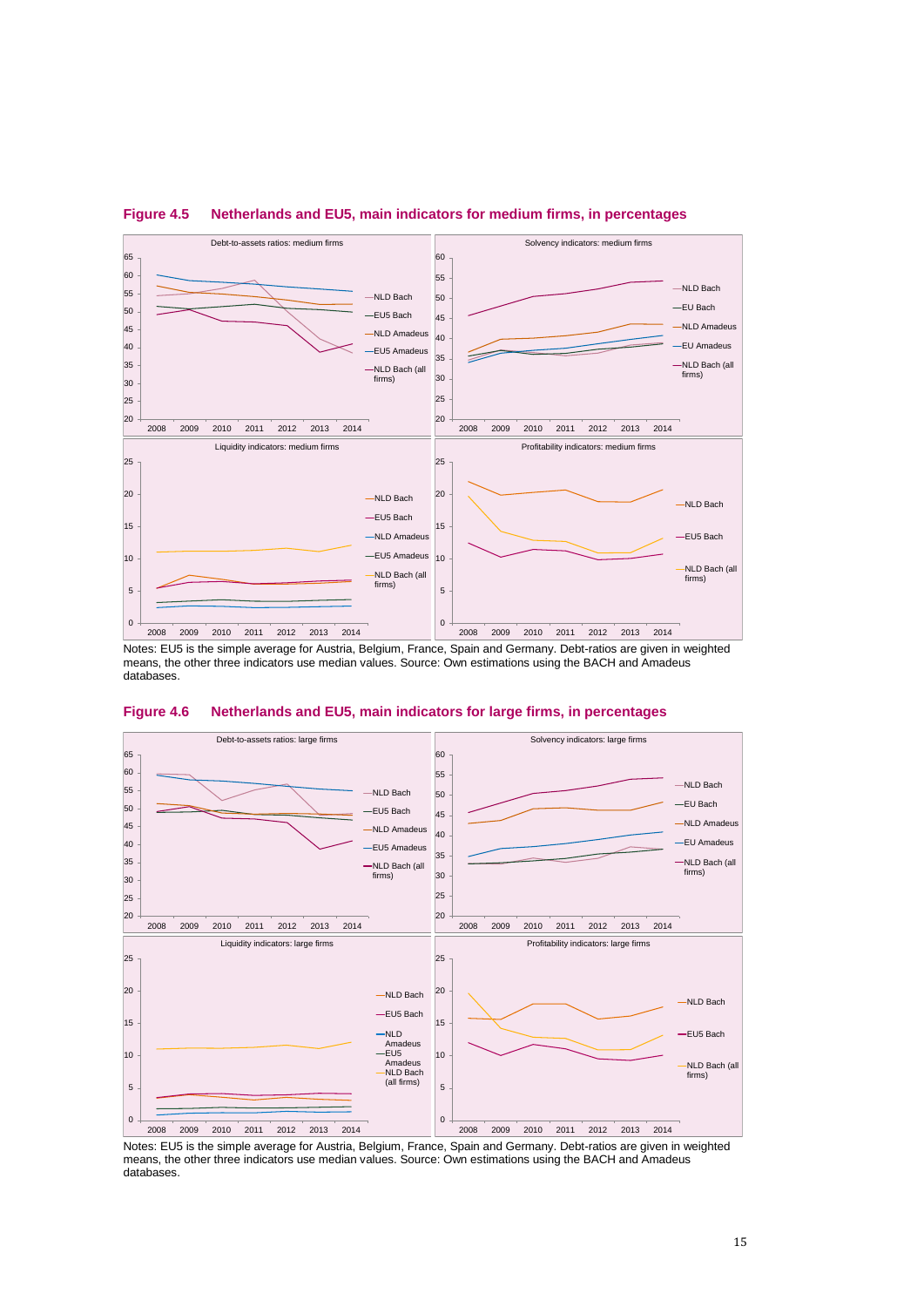### **4.4 Analysis by indicator performance**

In this section, we use the BACH classification of indicator by quartile performance, which provides some information on the distribution of the individual firms' indicators within the total sample. figur[e 4.7](#page-17-0) shows the quartile of Dutch firms with the highest value (NLD Q3), the median value (NLD Q2), the lowest value (NLD Q1) and the weighted mean (NLD mean). Note that depending on the indicator, Q3 will denote the quartile with the best performing firms for the solvency, liquidity and profitability indicator, while Q3 will represent the worst performing firms for the debt ratio. Finally, we include the average EU5 value for the worst performing quartile to compare it with the worst performing Dutchfirms.

In general, we observe a wide variation in the performance of firms within indicators. For instance, the quartiles of the short-term debt distribution show that the best performing Dutch firms (NLD Q1) have the short-term debt lower than 10%, while the worst performing Dutch firms (NLD Q3) have the short-term debt higher than 55%. However, these worst performing firms in the Netherlands still have debt level below the average for the worst performing firms in the EU5 (EU5 Q3).



#### <span id="page-17-0"></span>**Figure 4.7 Netherlands and EU5, main indicators by quartiles for all firms, in percentages**

Notes: EU5 is the simple average for Austria, Belgium, France, Spain and Germany, Q1 is the first quartile (the worst performing firms for the solvency, liquidity and profitability indicators), Q2 is the median, and Q3 is the third quartile (the worst performing firms for the debt indicator). The BACH database provides quartile data for only short- and long-term debt, not total debt. Source: Own estimations using the BACH database.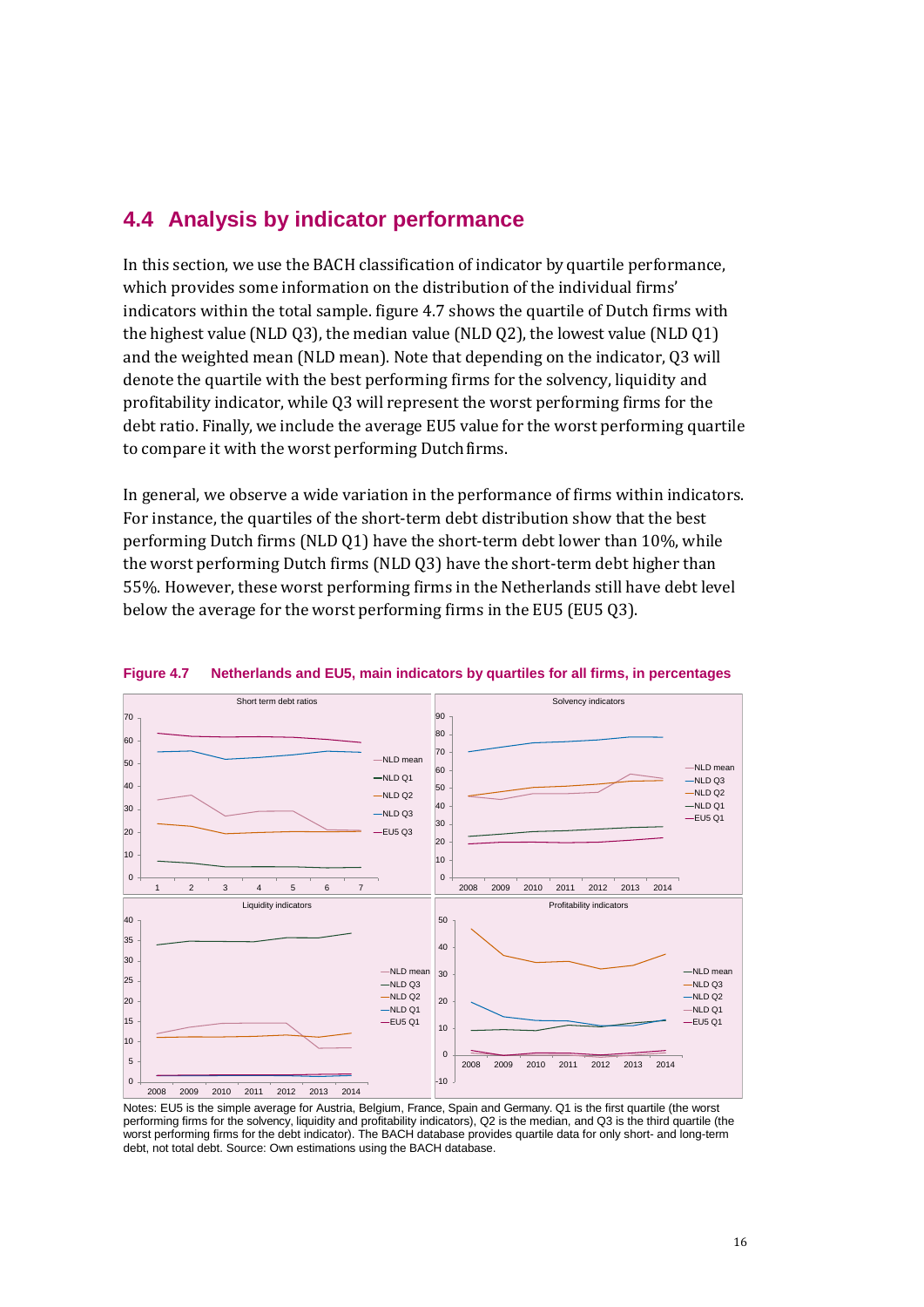A similar conclusion can be drawn by analysing the solvency indicator, where here the worst performing Dutch firms (NLD Q1) have solvency levels around 50 percentage points below the best performing firms (NLD Q3), but still higher thanthe worst performing EU5 firms (EU5 Q1). However, note that there is a large number of firms (at least 25% of them) that are below the 40% solvency benchmark. The distribution of the liquidity and profitability ratios is somehow different. First, the best performing Dutch firms (NLD Q3) have indicators that are well above the median, with around three times higher values. However, the worst performing Dutch firms (NLD Q1) have liquidity and profitability levels that are the same or worse than for the EU5 average.

When we conduct the same quartile analysis, but only for small firms, we find a very similar pattern that for the full sample. Wide variation in the indicators, but still the worst performing small Dutch firms have lower debt ratios and higher solvency ratios than the worst performing EU5 firms, while the liquidity and profitability indicators are very similar for this particular group of firms (see figure 4.8)



#### **Figure 4.8 Netherlands and EU5, main indicators by quartiles for small firms, in percentages**

Notes: EU5 is the simple average for Austria, Belgium, France, Spain and Germany. Q1 is the first quartile (the worst performing firms for the solvency, liquidity and profitability indicators), Q2 is the median, and Q3 is the third quartile (the worst performing firms for the debt indicator). The BACH database provides quartile data for only short- and long-term debt, not total debt. Source: Own estimations using the BACH database.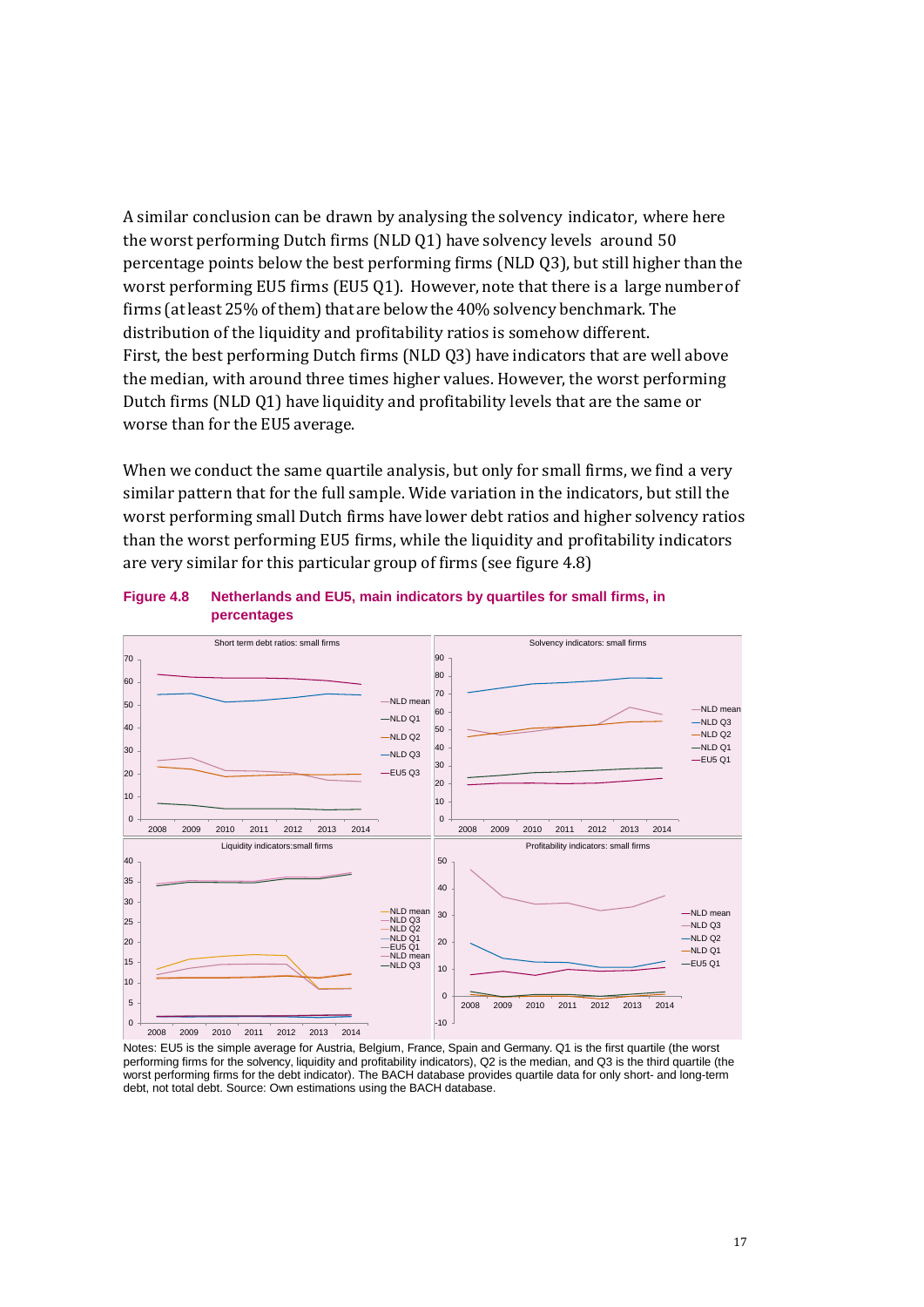### **4.5 Analysis by economic sectors**

Figure 4.9 shows the average by sector between 2008 and 2014 for all indicators for the Netherlands and the EU5. We find that the Dutch firms debt in the main sectors is in line with the debt in the other countries. The level of debt is very dependent on the activity of the firm. We can see that the debt level in the water supply sector is rather high in the Netherlands which is due to the exceptional increase in debt in 2011- 2012. However, this is a rather small sector, so has little impact on the whole debt level in the Netherlands.

Looking at the assets-to-equity ratios by sector and comparing them to the other countries shows that all sectors solvency indicators are in line with the other countries solvency indicators. Dutch companies solvency in the large sectors is higher than the average solvency of the other 5 EU countries firms. The only exception is the mining sector. However, in 2013-1014 the solvency of this sector increased (also the representation of the sector is better in 2013-2014, and this caused the average solvency in this sector toincrease).





Notes: EU5 is the simple average for Austria, belgium, France, Spain and Germany. Debt-ratios are given in weighted means. The other indicators use median values. Source: Own estimations using the BACH- and Amadeus databases.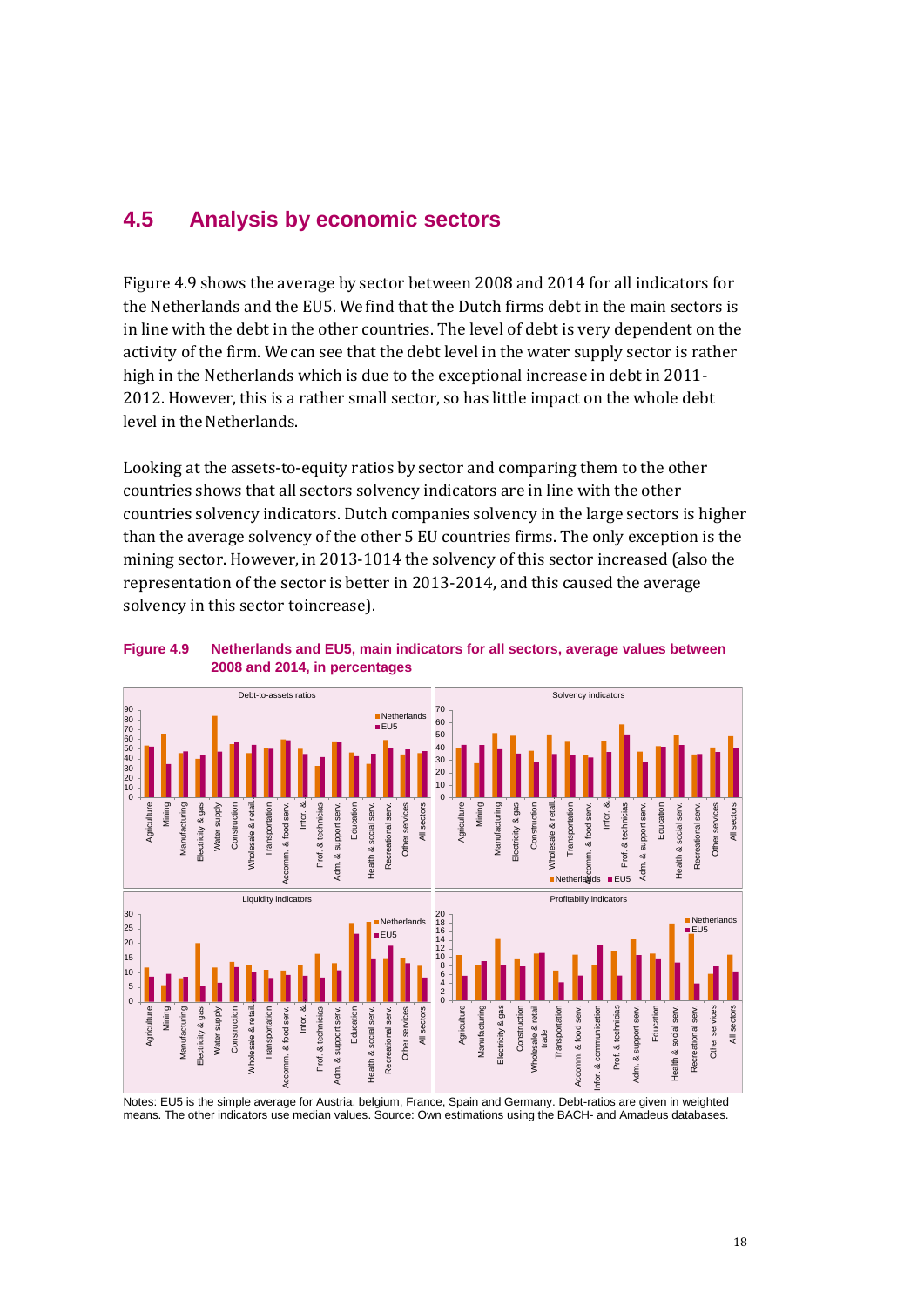Sectoral liquidity comparison proves that the wide liquidity distribution is partly attributable to sectoral differences. When we look at the sectoral differences in liquidity, we can see that the main sectors firms in the Netherlands have higher or comparable liquidity level. The only exceptions are the mining and the recreational sectors, which are relatively small sectors in the Netherlands.

Looking at the sectoral averages for the profitability indicator, we can see that returnto-equity was higher or about the same as in the other five EU countries in all main sectors. The situation in the information and communication sector in the Netherlands looks worse than in the other countries, however low average profitability in this sector is due to a one-time negative return in 2012; in other years profitability was in line with the profitability level in other countries.

Also it is not likely that higher profitability and solvency is caused by the differences in the sectoral structure of the economy. Looking at the sectoral differences shows that in most sectors Dutch firms profitability is higher. This may be one of the factors causing higher solvency of the Dutch firms.

### **4.6 Histograms using Amadeus data**

An advantage of using the Amadeus database is that we can calculate the financial indicators for each individual firm. This provides valuable information that complements the mean and quartile data used so far. Figure [4.10](#page-20-0) shows the histograms for the debt ratios for three different countries and for the total sample of firms and the sub-sample of small firms.

<span id="page-20-0"></span>



Source: Own estimations using the Amadeus database.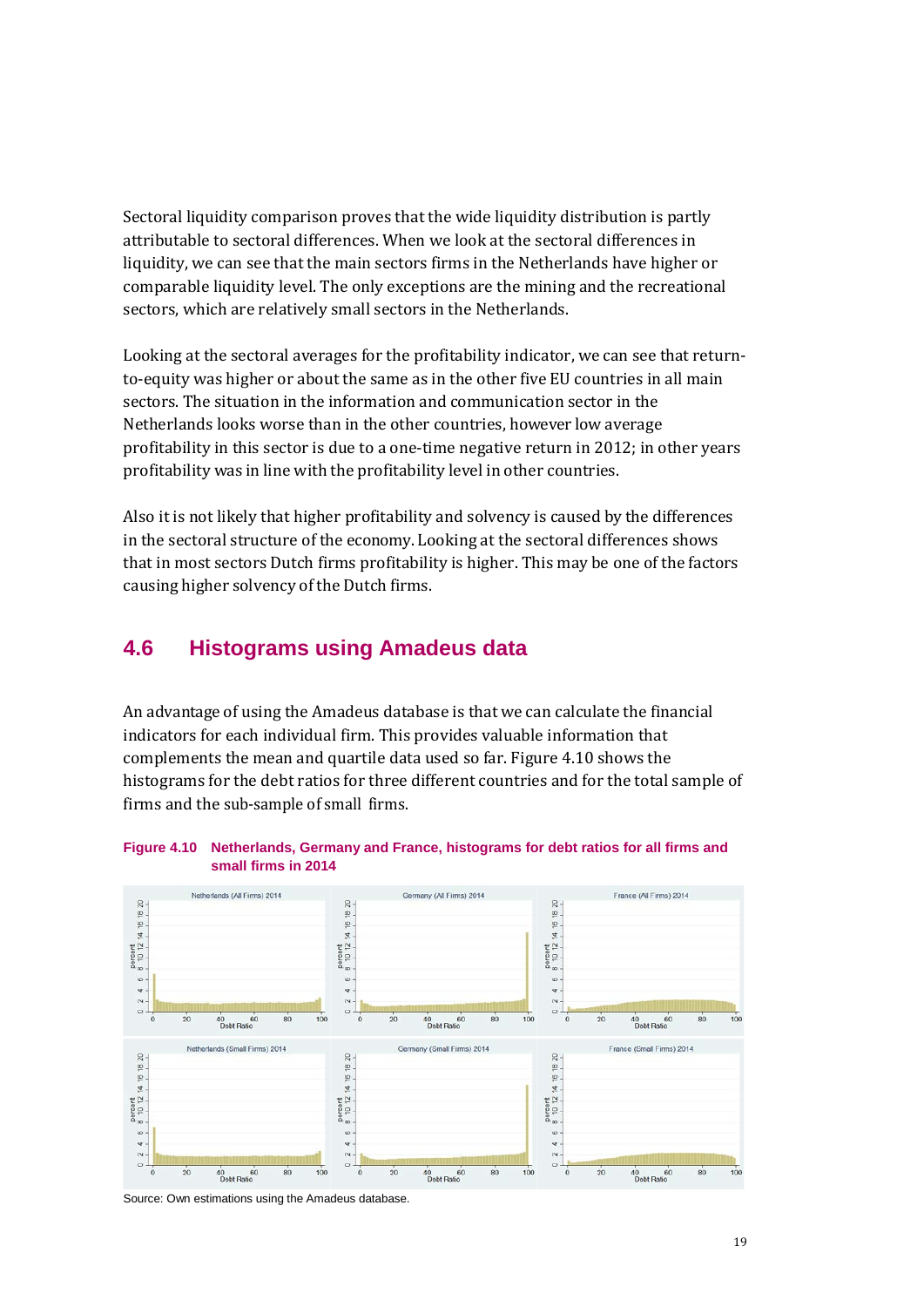The pattern presented in figure [4.10](#page-20-0) is very consistent over time and across firm types. For instance, in figures A.1 and A.2 in the Appendix we show the corresponding data for medium and large firms in 2014 and for the total and small firms sample in 2008.

The histogram information shows that a large number of firms might be in financial trouble, with debt ratios close to 100. On the other hand, this pattern seems to be normal over time and across countries. When comparing the firm distribution of debt ratios, the French and German data is slightly skewed to higher debt ratio values than for the Dutch firms.

However, it is unclear how a large proportion of firms can operate over time with relatively high debt ratios and why this is a common feature of the data, not only in the Netherlands but also in other EU countries. This is an issue that requires further investigation in the future.

## **4.7 Comparison with Eurostat financial indicators**

<span id="page-21-0"></span>As explained before, the BACH and Amadeus databases are not representative of the full sample of firms in each country. Therefore, to assess how much this could affect our results, in this section we compare our results to the national accounts data from Eurostat, which are constructed using representative sample of firms.

The financial data collected by Eurostat also provides information on debt ratios, as already discussed in Section 2 and figur[e 2.](#page-5-0)2 although using total financial assets instead of total assets. The use of financial assets, instead of total assets, is an important difference between the definition of the debt ratios taken from Eurostat and the debt ratios we constructed using the BACH and Amadeus database. Figure [2.2,](#page-5-0) for instance, uses financial assets instead of total assets (i.e. financial and nonfinancial assets). Another potential difference may be sample size and representation, [20](#page-21-1)while the data we use is not consolidated –i.e. the balance sheets of firms that are part of a bigger conglomerate and/or are subsidiaries are not aggregated.

When we use the comparable debt ratios using non-financial assets as denominator from the Amadeus database (see figure [4.](#page-22-0)11 and compare to figure [2.2\)](#page-5-0) we find that the debt levels are lower with the Amadeus database than using the Eurostat data, but the pattern is the same: decreasing debt ratios that are below the EU5 average. Note however, that the debt ratio using non-financial assets is higher – instead of lower–

<span id="page-21-1"></span><sup>&</sup>lt;sup>20</sup> The BACH and Amadeus database do not provide expansion factors that can be used to extrapolate the samples to be representative of the full sample of firms in a country.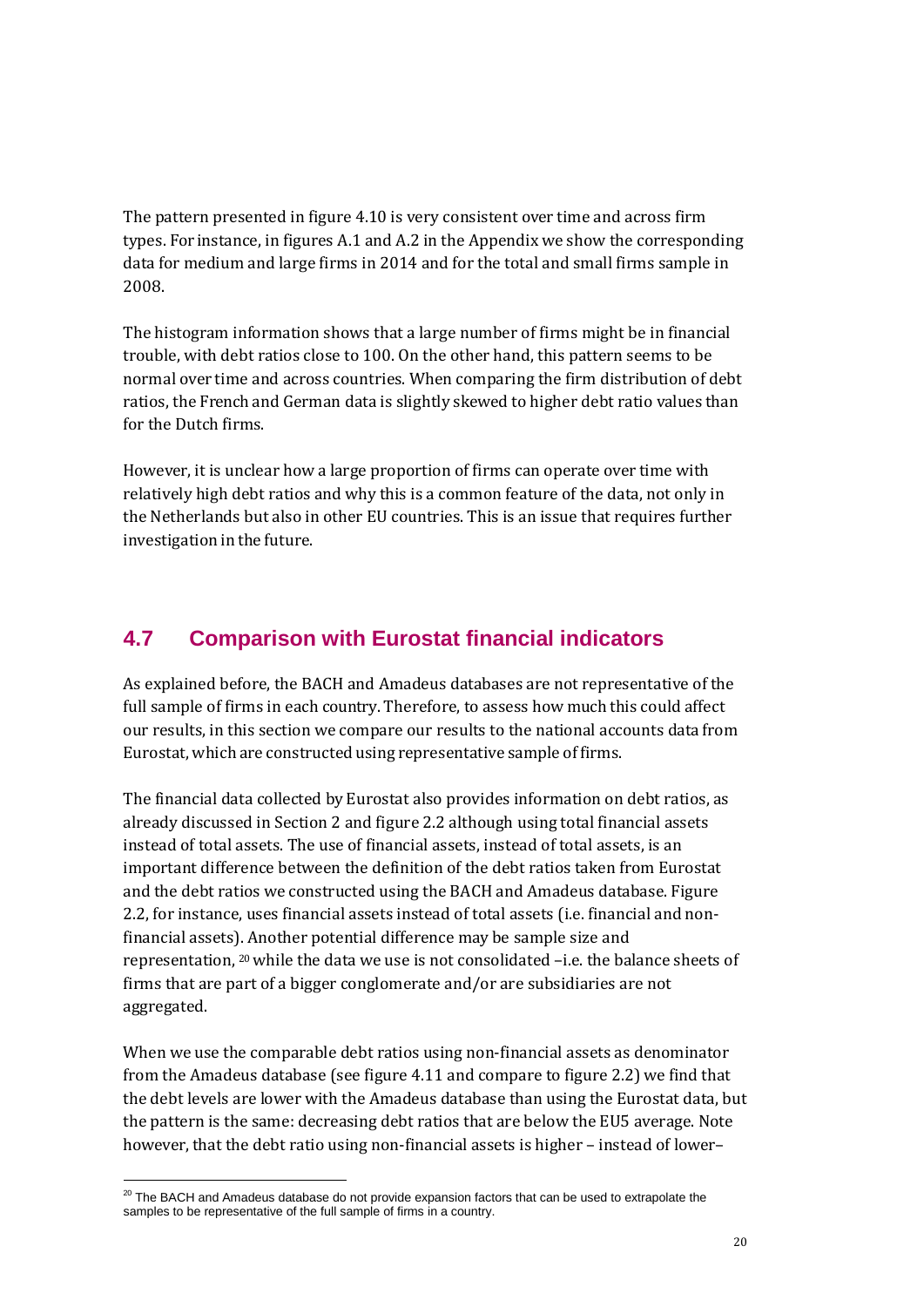than using total assets, as should be expected. This inconsistency is due to different sample sizes when estimating each indicator. In particular, only around two-thirds of the Dutch firms in the Amadeus sample have data to distinguish non-financial assets from total assets, and therefore, the sample size for both ratios in figure 4.11 is different.



<span id="page-22-0"></span>**Figure 4.11 Netherlands and EU5, debt to financial and total assets ratios, in percentages**

## **5 Conclusions**

In this section we summarise our results by providing answers to the research questions defined in the introduction.

To answer our first research question, we provided a comprehensive picture of Dutch firms' balance sheet characteristics over time, firm type/size, sectors and how they compare internationally. Our financial indicators analysis show that the Netherlands compares favourably with respect to other European countries in all four indicators, while the general trend has been for an improvement of each financial indicator over time. In particular, the comparison with the average EU5 groups shows that Dutch firms are in quite stable and relatively good financial situation: debt levels are relatively lower and solvency is relatively high – i.e. Dutch companies rely more on equity as a form of financing (equity is higher, debt is lower than in other countries). Therefore, although the debt of non-financial firms with respect to GDP increased after the global financial crisis, we find that the financial position of Dutch firms has improved significantly during this period.

To address the second research question we focused our analysis on small firms. However, here we also find that small Dutch firms are performing favourable with respect to the EU5 group and the overall level and trend of the indicators shows a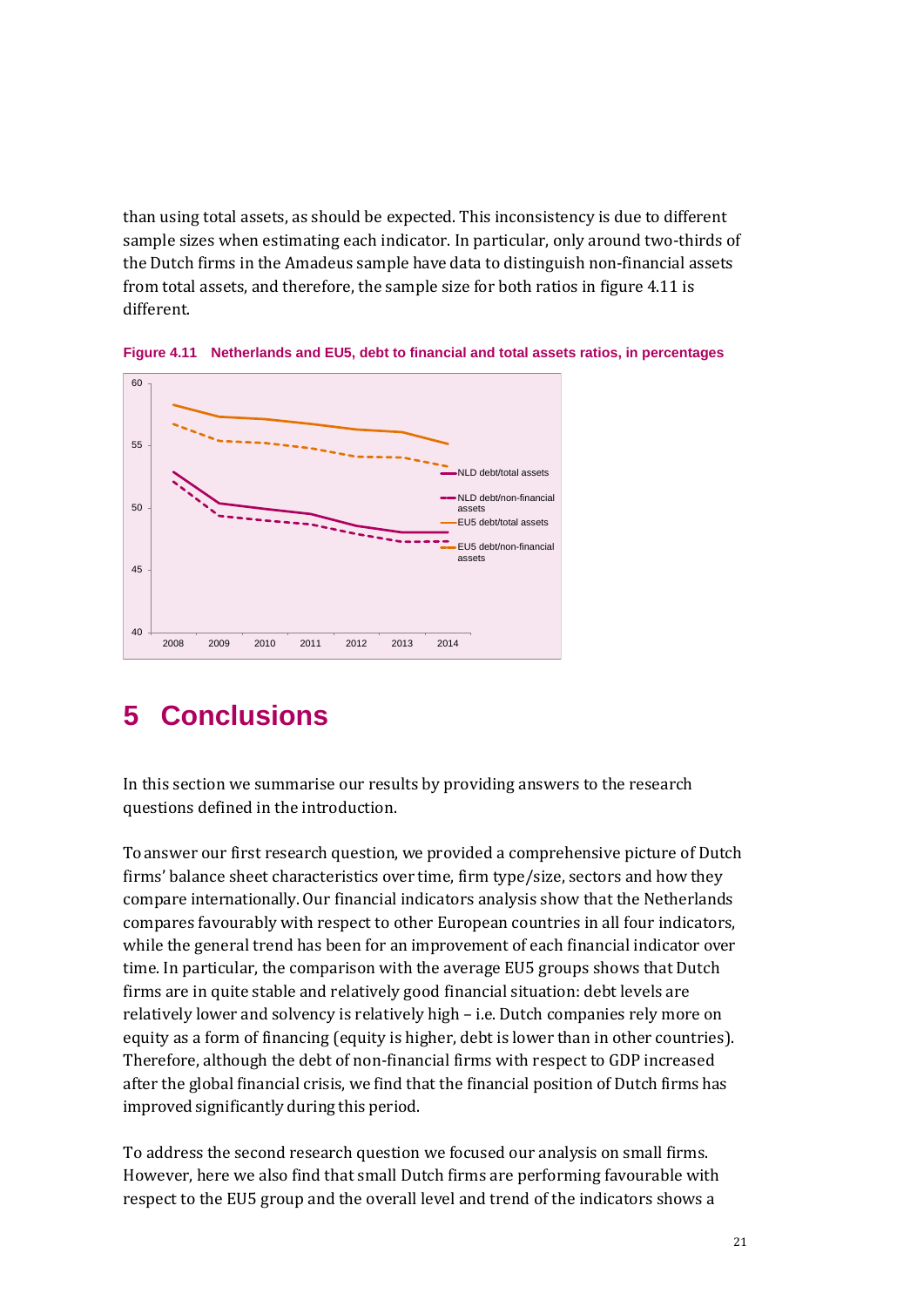healthy financial situation. Although the lowest quartile by indicator (i.e. financial performance) does show more fragile financial positions –as expected from the construction of the indicator– the comparison with respect to the EU5 is still positive. This favourable financial situation also extends to medium and large firms, and also to our sectoral analysis. Moreover, the financial position of the worst performing firms by indicator (first or third quartile) is also relatively good when compared to the EU5 average. However, note that the positive financial situation of the average small firm does not extend to the micro-firms, which have been found in CPB (2014) to have a financial position that is more fragile than for other SMEs.

We find that the overall positive financial picture also fits with the general performance of Dutch non-financial firms with respect to the Dutch current account surplus. In particular, the increase in net international assets by non-financial firms is one of the main drivers of the current account surplus and this reflects a strong financial position by Dutch firms. However, as explained in [Jansen and Ligthart](#page-24-3) [\(2014\),](#page-24-3) this strong international financial position is mainly a consequence of the activities of MNEs and has little relation to the financial position of the (mostly) domestic medium and small firms.

## **References**

<span id="page-23-1"></span>Bezemer, D. and J. Muysken, 2015, Dutch Financial Fragilities, Working Paper 13, The Netherlands Scientific Council for Government Policy (WRR).

Braaksma, R., W. Verhoeven, L. Smit and T. Span, 2014, Financieringsmonitor 2014-1, Report, Prometeia.

<span id="page-23-4"></span>CPB, 2014, De financiële positie van het middenen kleinbedrijf in Nederland, CPB Communication (June), CPB Netherlands Bureau for Economic Policy Analysis.

<span id="page-23-0"></span>CPB, 2016, CPB Risicorapportage Financiële Markten 2016, CPB Communication, 30 May, CPB Netherlands Bureau for Economic Policy Analysis.

<span id="page-23-2"></span>ECB, 2016, Survey on the Access to Finance of Enterprises in the Euro Area, Report, European Central Bank (ECB).

<span id="page-23-5"></span>European Commission, 2015, User Guide to the SME Definition, Report, Directorate-General for Internal Market, Industry, Entrepreneurship and SMEs.

<span id="page-23-3"></span>Gelauff, G., D. Lanser, A. van der Horst and A. Elbourne, 2014, Roads to Recovery, CPB Netherlands Bureau for Economic Policy Analysis.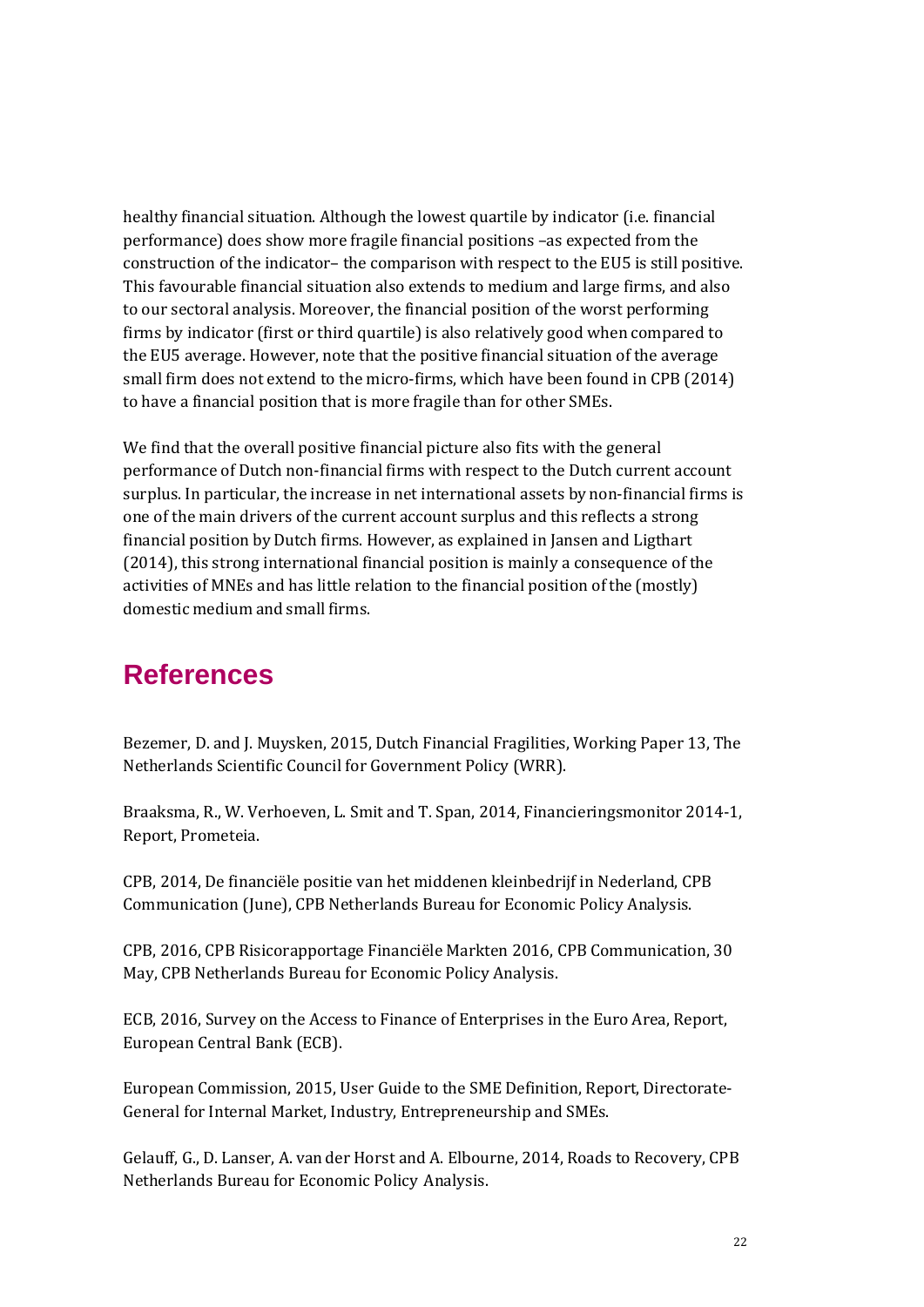<span id="page-24-3"></span>Jansen, C. and M. Ligthart, 2014, Spaaroverschot niet-financiële bedrijven: ontwikkeling, oorzaken en gevolgen, CPB Background Document, CPB Netherlands Bureau for Economic Policy Analysis.

<span id="page-24-1"></span>Jansen, C. and H. Rojas-Romagosa, 2015, Facts and figures on the Dutch current account surplus, CPB Background Document forthcoming, CPB Netherlands Bureau for Economic Policy Analysis.

<span id="page-24-2"></span>Rojas-Romagosa, H. and A. van der Horst, 2015, Causes and Policy Implications of the Dutch Current Account Surplus, CPB Policy Brief 2015/05, CPB Netherlands Bureau for Economic PolicyAnalysis.

<span id="page-24-0"></span>Veldhuizen, S. van, and N. van Beers, 2014, CPB Risicorapportage Financiële Markten, CPB Communication, CPB Netherlands Bureau for Economic Policy Analysis.

## **Appendix**

## **Amadeus download procedures**

Downloading data from Amadeus is a *nontrivial* issue. As mentioned before, Amadeus is a subset of the ORBIS database, and there are three ways to download Amadeus/ORBIS data:

- Through BvD's proprietary web platform available by the direct subscription
- Through BvD's historical vintages, where a vintage corresponds to the release date of the disk or the time of online access, respectively. These are available on historic CD-ROM disks.
- *●* Through WRDS archives (only Amadeus available)

For our research, we used the last method to download the data. The raw data contains missing information for many firms, and may not be a national representative sample. The following is a list of possible reasons for these limitations: The ORBIS database for European regions has a wider coverage than Amadeus. Although Amadeus drops firms from the database if they did not report anything during the last five years while ORBIS keeps the information for these companies as long as companies are still in the business register.

There is a reporting lag of financial data of usually 2 years (it varies by country), and information is updated over time and some variables that were not available in early disks is made available in later vintages. All the access methods will cap the amount of information one can download in one run (the number of firms and the number of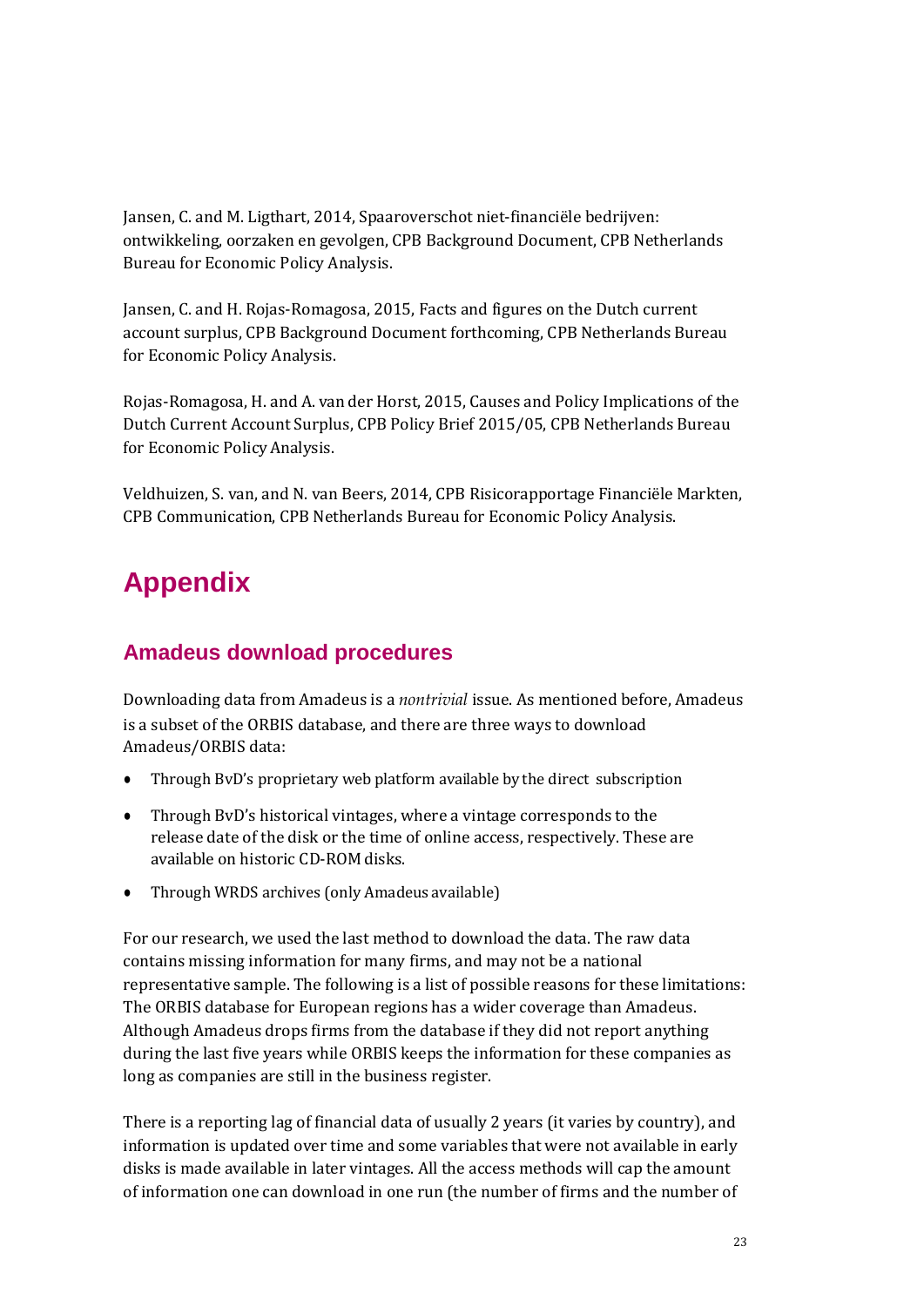variables). This cap unfortunately translates into missing observations in the resulting download instead of termination of the download job. In particular, if researchers want to have full information on a set of variables (in our case to calculate debt ratio, we need information on total assets, current liabilities and non-current liabilities), then a single shot download from WRDS will deliver a bad firm size distribution. Therefore, it is generally recommended to use the second method to construct a national representative sample, and a researcher should use both ORBIS and Amadeus and several vintages from both databases in order to maximise data coverage. However, des[pit](#page-25-0)e the limitations with the Amadeus database, we still use it due to time limitations. <sup>21</sup>

## **Amadeus data cleaning procedures**

After downloading the raw data from Amadeus, we apply the following cleaning procedures to the raw data:

- We exclude firms from the financial sector (sector K) and public firms (sector O).
- Drop duplicates in terms of BvD ID number and account closing year.
- Drop company-years with missing information on total assets and operating revenue and sales and employment (simultaneously).
- Drop the entire company (all years) if total assets are negative in any year.
- Drop the entire company if employment (in persons) is negative or larger than 2 million in any year.
- Drop the entire company if sales are negative in any year.
- Drop the entire company if tangible fixed assets (such as buildings, machinery, etc.) are negative in any year
- Drop if total assets are not equal to total shareholders' funds plus liabilities.
- Keep only active firms.
- Keep the firms which have unconsolidated account reporting.
- Drop if equity (shareholders' funds) is negative.
- Drop if total liabilities are negative.

Table [3.1](#page-8-0) shows the total sample size for the Netherlands over the period 2008 to 2014 after these cleaning procedures.

<span id="page-25-0"></span><sup>&</sup>lt;sup>21</sup> After downloading raw data, merging different vintages and cleaning, some authors estimate how much of the official gross output data from Eurostat is covered by the firms in their data for the total economy. With the exception of Germany, UK, Ireland, and the Netherlands, their data can account more than 50 percent of the aggregate output in all countries and around 80-90 percent in most countries.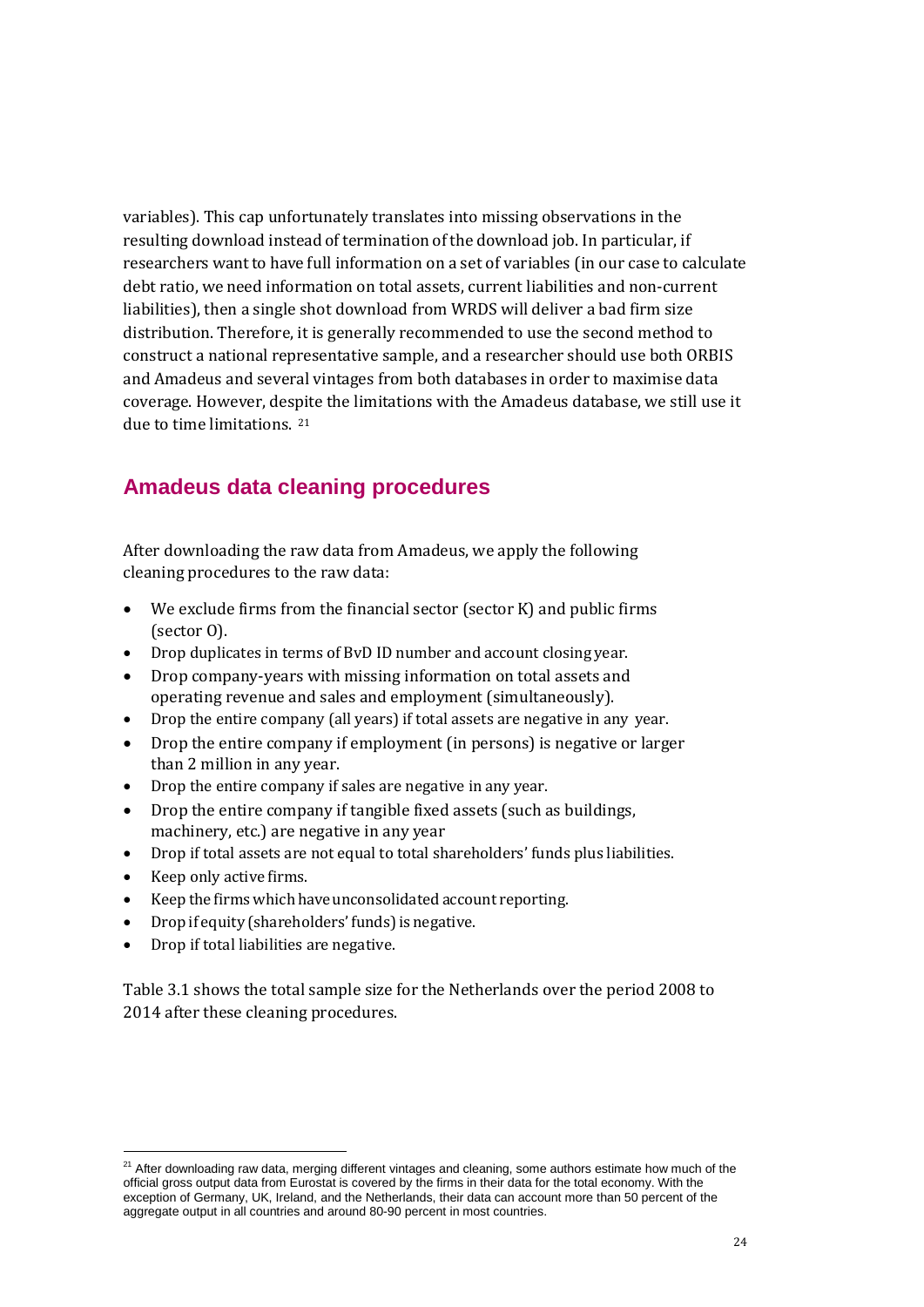## **Industry classification**

#### **Table A.1 NACE industry classification**

|   | Section Title                                                        |
|---|----------------------------------------------------------------------|
| A | Agriculture, forestry and fishing                                    |
| B | Mining and quarrying                                                 |
| С | Manufacturing                                                        |
| D | Electricity, gas, steam and air conditioning supply                  |
| E | Water supply, sewerage, waste management and remediation activities  |
| F | Construction                                                         |
| G | Wholesale and retail trade; repair of motor vehicles and motorcycles |
| н | Transportation and storage                                           |
|   | Accommodation and food service activities                            |
| J | Information and communication                                        |
| K | Financial and insurance activities                                   |
|   | Real estate activities                                               |
| M | Professional, scientific and technical activities                    |
| N | Administrative and support service activities                        |
| O | Public administration and defence; compulsory social security        |
| P | Education                                                            |
| Q | Human health and social work activities                              |
| R | Arts, entertainment and recreation                                   |
| S | Other service activities                                             |
| т | Activities of households as employers                                |
| U | Activities of extraterritorial organisations and bodies              |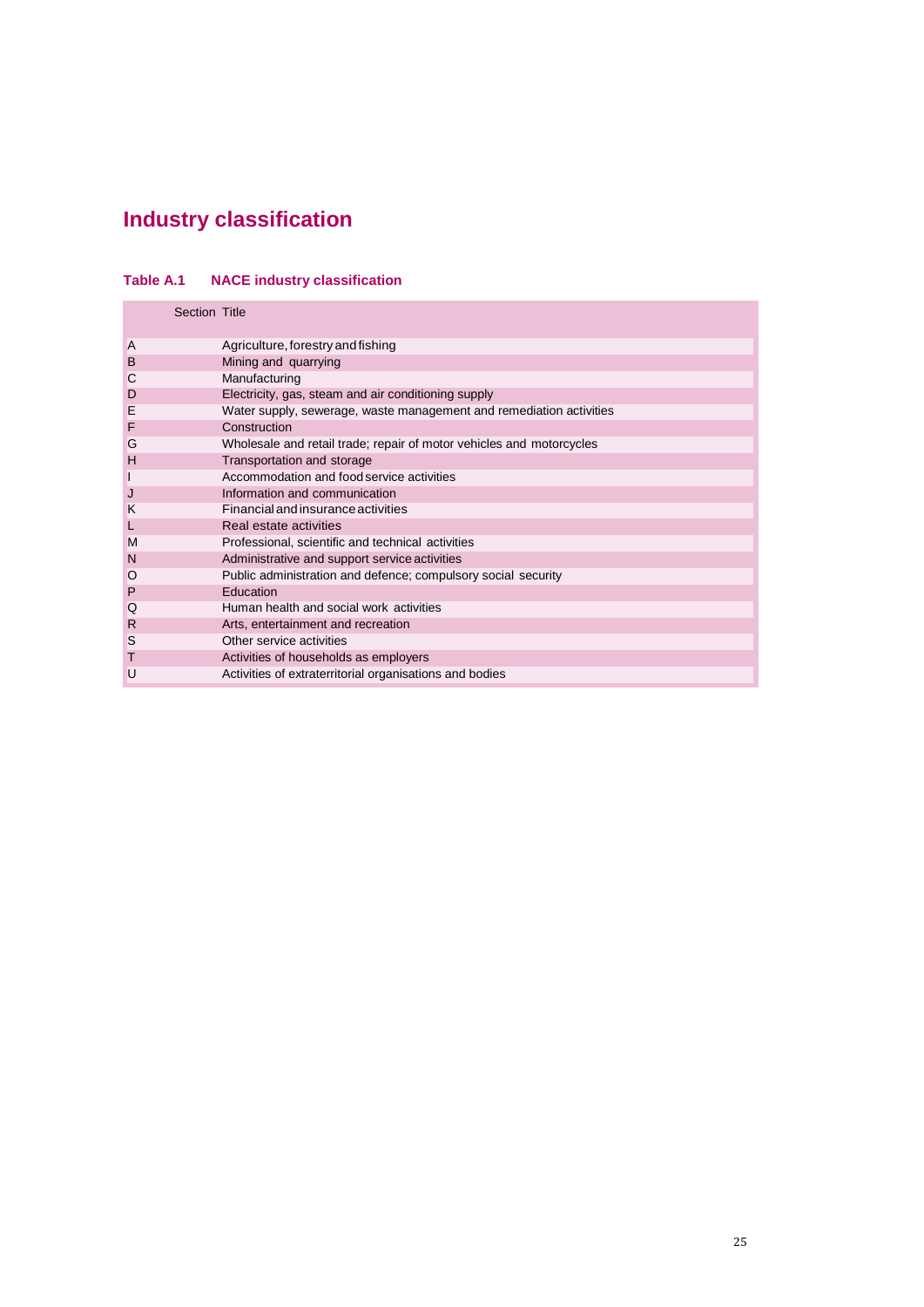## **Additional figures**





Source: Own estimations using the Amadeus database.





Source: Own estimations using the Amadeus database.